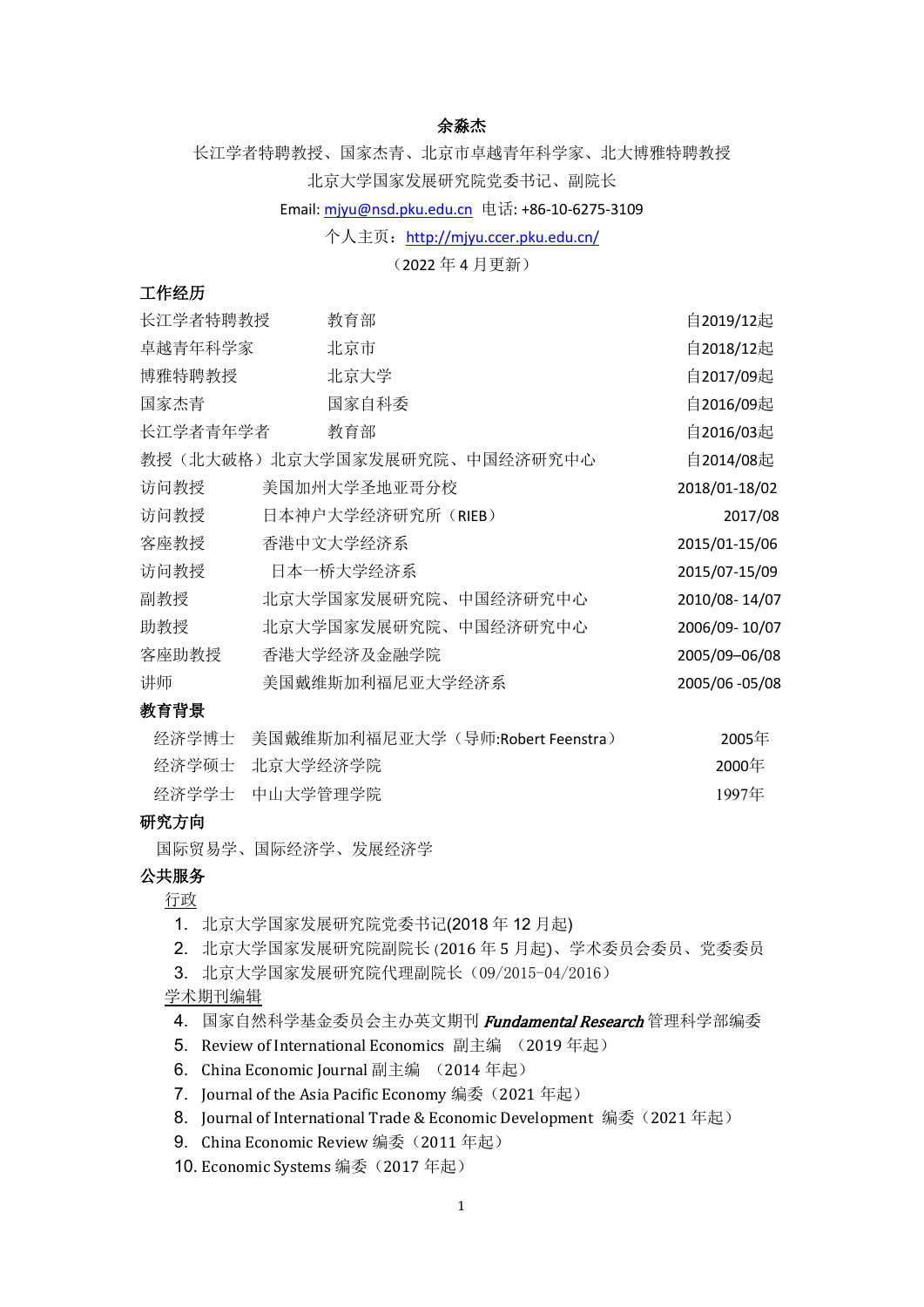11. Journal of Economic Behavior & Organization 特刊主编

- 12. Pacific Economic Review (2015)特刊主编
- 13. 《长安大学学报》执行主编(2018 年起)
- 14. 《国际贸易》执行主编(2018 年起)
- 15. 《国际商务研究》编委 (2016 年起)
- 16. 《宏观质量研究》编委 (2016 年起)
- 17. 《国际贸易问题》编委 (2018 年起)
- 18. 《财贸研究》执行编委 (2018 年起)
- 19. 《国际贸易研究》编委
- 20. 《中国经济研究》编委 (2022 年起)

学术委员

- 21. 中国世界经济学会副会长(2021 年 11 月起)
- 22. 北京大学经济与管理学部学术委员会委员(2016 年 7 月起)
- 23. 北京大学国家发展研究院学术委员会委员(2016 年 5 月起)
- 24. 中国社会科学院世界经济与政治研究所学术委员会委员(自 2017 年起)
- 25. 北京当代经济学基金会学术委员(2016 年起)
- 26. 上海国际贸易中心战略研究院学术委员会成员
- 27. 北京师范大学中国教育扶贫研究中心学术委员会委员(2015/9)
- 28. 中国高等教育学会高等财经教育分会经济学专业协作组副理事长(2017 年起)
- 29. 中国国际贸易研究会(CTRG)副会长
- 30. 中商智库学术委员会主任
- 31. 江西省九江市政协智库专家(2021-2024 年)

评审专家

- 32. 教育部长江学者评审专家(自 2016 年起)
- 33. 国家自然科学基金委重点项目评审专家(2017 年,2021 年面评)
- 34. 国家构建开放型经济新体制试点试验工作第三方评估组组长

#### 专家顾问

- 35. 国家中长期青年发展规划第二届专家委员会(自 2021 年起)
- 36. 商务部经贸政策咨询委员会委员(自 2021 年起)
- 37. 国务院参事室特聘项目专家
- 38. 财政部国际司特聘财经顾问(2011 年起
- 39. 福建自贸区第一批建设顾问(2016 年起)
- 40. 济南市构建开放型经济新体制试点试验专家(2017 起)
- 41.北京市顺义区人民政府专家顾问(2015-2018)
- 42.国家创新论坛 300 人成员
- 43. 联合国工业发展组织(UNIDO)项目特聘专家(2012-2013)
- 44. 亚洲发展银行研究院(ADBI)项目特聘专家
- 45. 东盟东亚经济研究所(ERIA)项目特聘专家
- 46. 英国诺丁汉大学全球经济政策研究中心(GEP)校外研究员
- 47. 日本爱知大学国际汉学研究中心客座研究员(2010-2013)
- 48. 中国世界经济学会理事学会理事
- 49. 國際潮籍博士聯合會首屆理事會理事
- 50.《天下潮商》报(羊城晚报报业集团)特约经济学家
- 51. 国家商务部世界经济数据库项目负责人(2006-2008)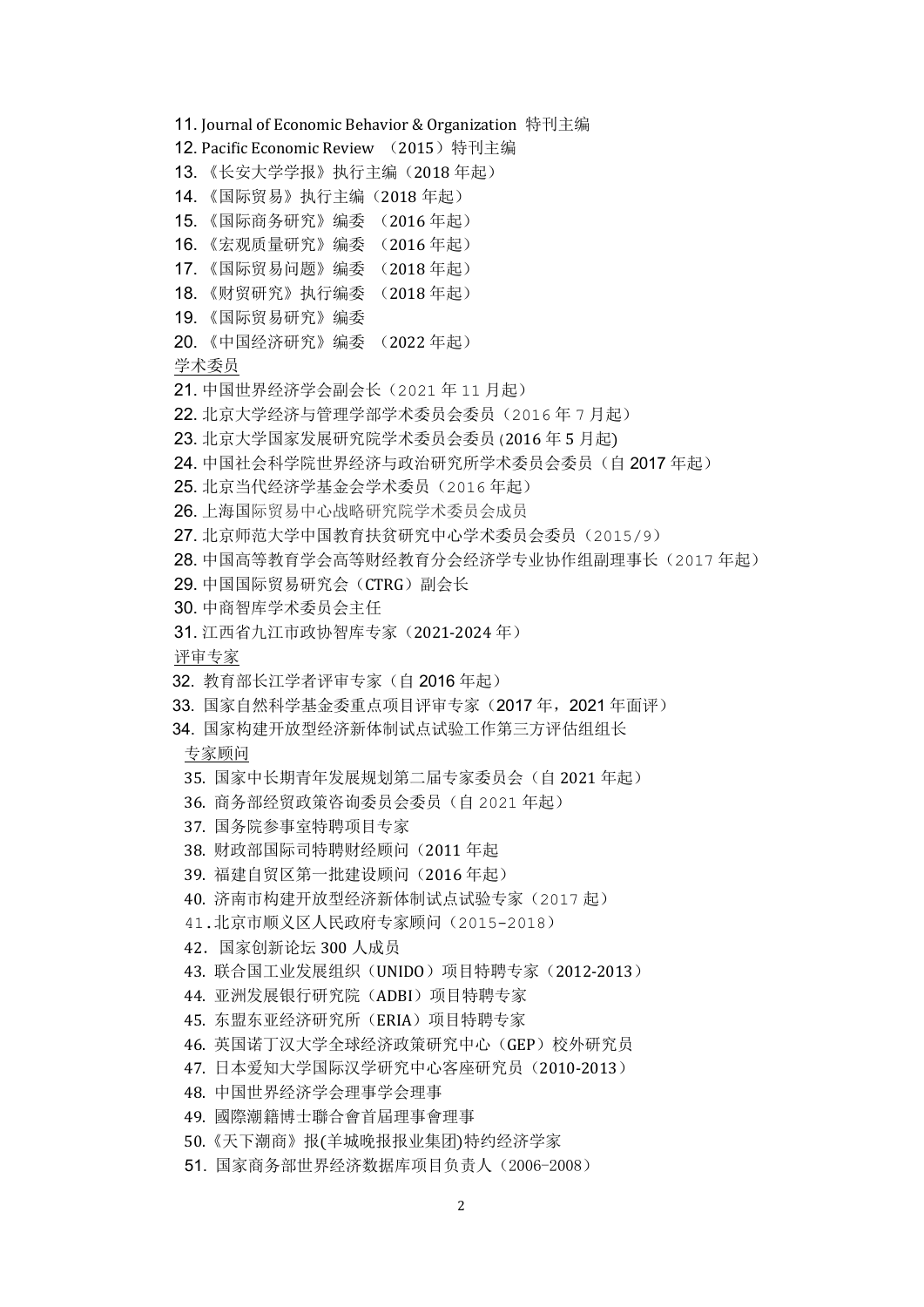- **52.**浦山中银国际经济学优秀论文评选委员
- 53.中国-东盟社会发展与减贫论坛咨询专家
- 54. 广东省金融高新区股权交易中心"华侨板"理事会专家理事(2015-2018)
- 55.《中国企业对外贸易景气指数》经济学家委员会委员
- 56. 国家信息中心分享经济研究中心专家委员
- 57. 瞭望智库首批入驻专家
- 58. 财政部"中美研究智库联盟"理事
- 59. 四川省决策咨询委员会特聘委员(自 2019 起)
- 60. 北京大学首都发展研究院特聘研究员
- 61. 上海临港北京大学国际科技创新中心监事长
- 62. 五矿发展有限公司独立董事
- 63. 北京大学习近平经济思想研究中心研究员
- 64. 工业和信息化部新工业革命专家委员会委员

#### 奖励、资助和荣誉

研究方面:

1. 国家自然科学基金面上项目结题优秀(编号 71573006) 2022 年 2. 施普林格·自然:中国新发展奖 (Springer Nature: China New Development **Awards** ) and the contraction of the contraction of  $2021 \ncong$ 3. 十九届四中全会精神国家社科基金重大项目 (20ZDA050 拓展贸易多元化) 2020 年 4. 教育部第八届高等学校科学研究优秀成果奖二等奖(中英文论文各一项) 2020 年 5. 中国人民大学复印报刊资料重要转载来源作者(2019) 2020 年 6. 教育部长江学者特聘教授 2019年 7. 国家杰出青年基金中期评审优秀 2019年 2019年 8. 北京市卓越青年科学家 2018年 - 2018年 - 2018年 - 2018年 - 2018年 - 2018年 - 2018年 - 2018年 - 2018年 - 2018年 - 2018年 - 2018年 - 2018年 - 2018年 - 2018年 - 2018年 - 2018年 - 2018年 - 2018年 - 2018年 - 2018年 - 2018年 - 2018年 - 2018年 - 2018年 - 2018年 - 9. 第二十届安子介国际贸易研究奖(著作二等奖,一等奖空缺) 2018 年 10. 中国青年经济学家优秀论文奖 2018 年 11. 华章出版社优秀译者 2018 年 12. 论文获 Frontier of Economics in China 最佳论文奖 2018 年 13. 著作被选入国家社科基金中华学术外译项目推荐选题目录 2018 年 14. 论文入选《世界经济年鉴》全球国际贸易、世界经济年度十大最佳英文论文 2017 年 15. 论文入选《世界经济年鉴》全球国际贸易年度十大最佳中文论文 2017 年 16. 北京大学博雅特聘教授 2017 年 17. 第七届吴玉章人文社科优秀成果奖 2017 年 2017 年 18. 第十三届北京大学人文社会科学研究优秀成果奖 2017 年 19. 两篇论文入选《世界经济年鉴》全球国际金融、对外投资 2016 年最佳中文论文 2017 年 20. 第十四届北京市哲学社科优秀成果奖二等奖 2017 年 21. 国家社会科学基金重点项目负责人(编号:16AZD003), 2016 年 (《企业创新与全要素生产率提升和质量升级研究》) 22. 第十九届全国安子介国际贸易研究奖(论文奖) 2016 年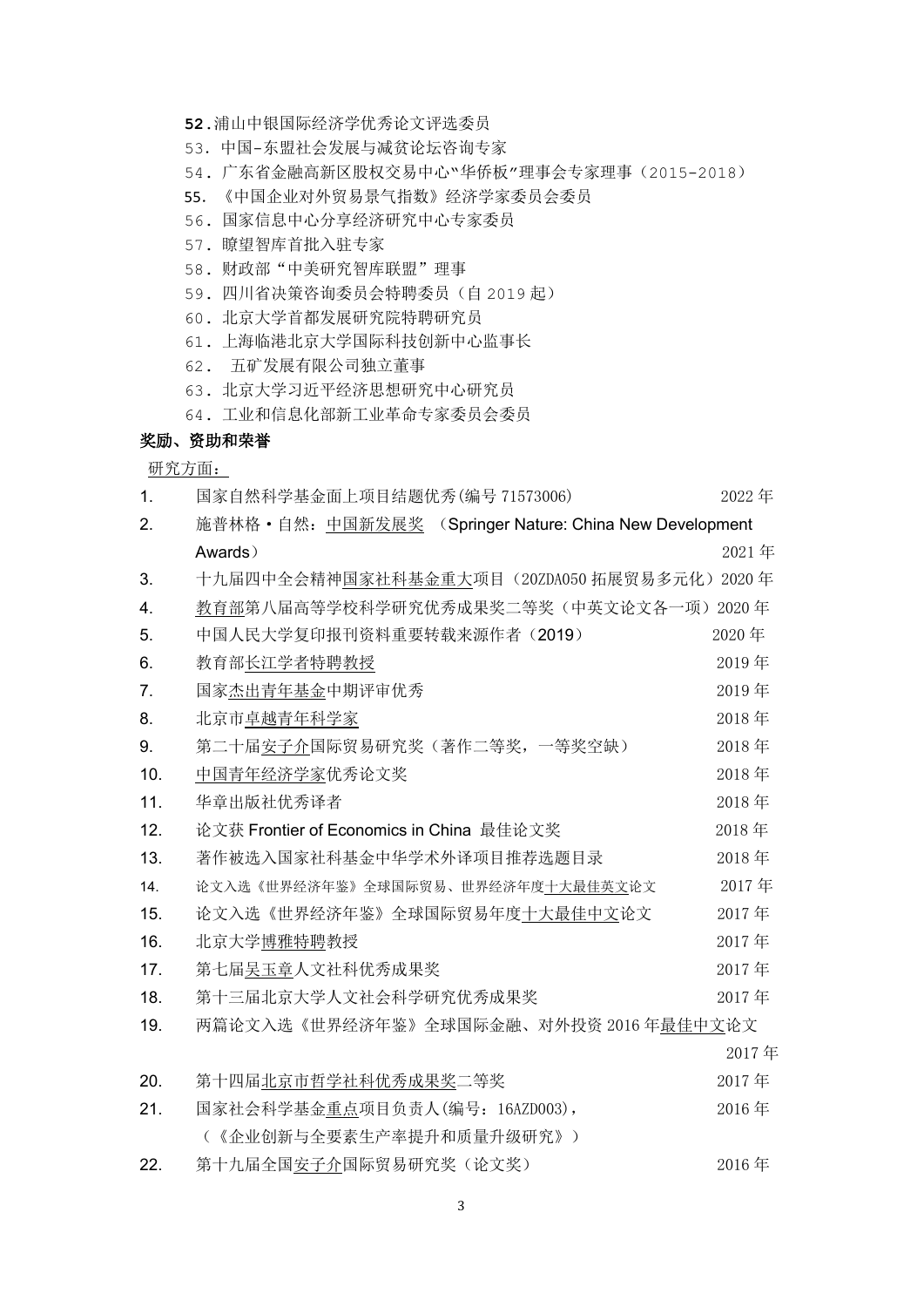| 第六届张培刚发展经济学奖<br>23.                             | 2016年 |
|-------------------------------------------------|-------|
| 24.<br>黄廷芳/信和青年杰出学者奖                            | 2016年 |
| 国家杰出青年基金获得者(编号: 71625007,国际贸易与中国经济发展)<br>25.    | 2016年 |
| 26.<br>英国皇家经济学会奖 (Royal Economic Society Prize) | 2016年 |
| 教育部长江学者 (青年学者)<br>27.                           | 2016年 |
| 28.<br>两篇论文入选《世界经济年鉴》全球宏观经济学 2014 年最佳中文论文       | 2016年 |
| 第七届全国商务发展研究奖<br>29.                             | 2015年 |
| 30.<br>2015年度教育部人文社会科学重点研究基地重大项目负责人             |       |
| (《产品质量、企业绩效与国际贸易研究》, 编号: 15JJD780001)           | 2015年 |
| 31.<br>第七届"胡绳青年学术奖"提名奖                          | 2015年 |
| 国家自然科学基金管理科学部面上项目(编号 71573006)负责人<br>32.        | 2015年 |
| 33.<br>全国第二届刘诗白经济学奖(著作奖)                        | 2014年 |
| 第十八届全国安子介国际贸易研究奖 (论文奖)<br>34.                   | 2014年 |
| 35.<br>北京大学人文社会科学研究工作成绩突出奖 (2014-2015)          |       |
| 国务院参事室"十三五"重点课题-中国企业走出去战略研究<br>36.              | 2014年 |
| 37.<br>北京大学第十二届人文社会科学研究优秀成果奖二等奖                 | 2013年 |
| 第十六届全国安子介国际贸易研究奖, 优秀著作二等奖<br>38.                | 2010年 |
| 39.<br>国家自然科学基金管理科学部青年项目(71003010)负责人           | 2010年 |
| 40.<br>日本住友财团 2010 年度研究资助                       | 2010年 |
| 41.<br>2009 国家社会科学基金重大项目(09&ZD020) 子课题负责人       | 2009年 |
| 42.<br>第十五届全国安子介国际贸易研究奖(优秀论文二等奖)                | 2008年 |
| 43.<br>北京大学第十届桐山教育基金研究资助                        | 2008年 |
| 44.<br>北京市教委共建项目资助                              | 2007年 |
| 美国戴维斯加州大学人文研究奖<br>44.                           | 2004年 |
| 教学方面:                                           |       |
| 教育部首批中国经济学教材之《中国开放型经济学》主编<br>45.                | 2021年 |
| 北京大学本科教材建设立项资助<br>46.                           | 2020年 |
| 本科教材《国际贸易学: 理论、政策与实证》获北京大学优秀教材奖<br>47.          | 2018年 |
| 48.<br>北京大学曹凤岐金融教学优秀奖                           | 2016年 |
| 北京大学教学优秀奖(2012-2013年度)<br>49.                   | 2013年 |
| 北京大学教材建设立项资助<br>50.                             | 2011年 |
| 北京大学第九届青年教师教学演示竞赛二等奖<br>51.                     | 2010年 |
| 北京大学研究生重点课程建设资助<br>52.                          | 2009年 |
| 美国戴维斯加州大学经济系杰出助教奖<br>53.                        | 2005年 |
| 组织方面:                                           |       |
| 云南省弥渡县牛街乡木掌村委会"名誉村长"<br>54.                     | 2021年 |
| 北京大学党委第七轮巡查工作巡查组长<br>55.                        | 2020年 |
| 北京大学学习贯彻全国教育大会精神专题培训<br>56.                     | 2018年 |
| 中共北京大学第十三次代表大会国发院党代表<br>57.                     | 2017年 |

4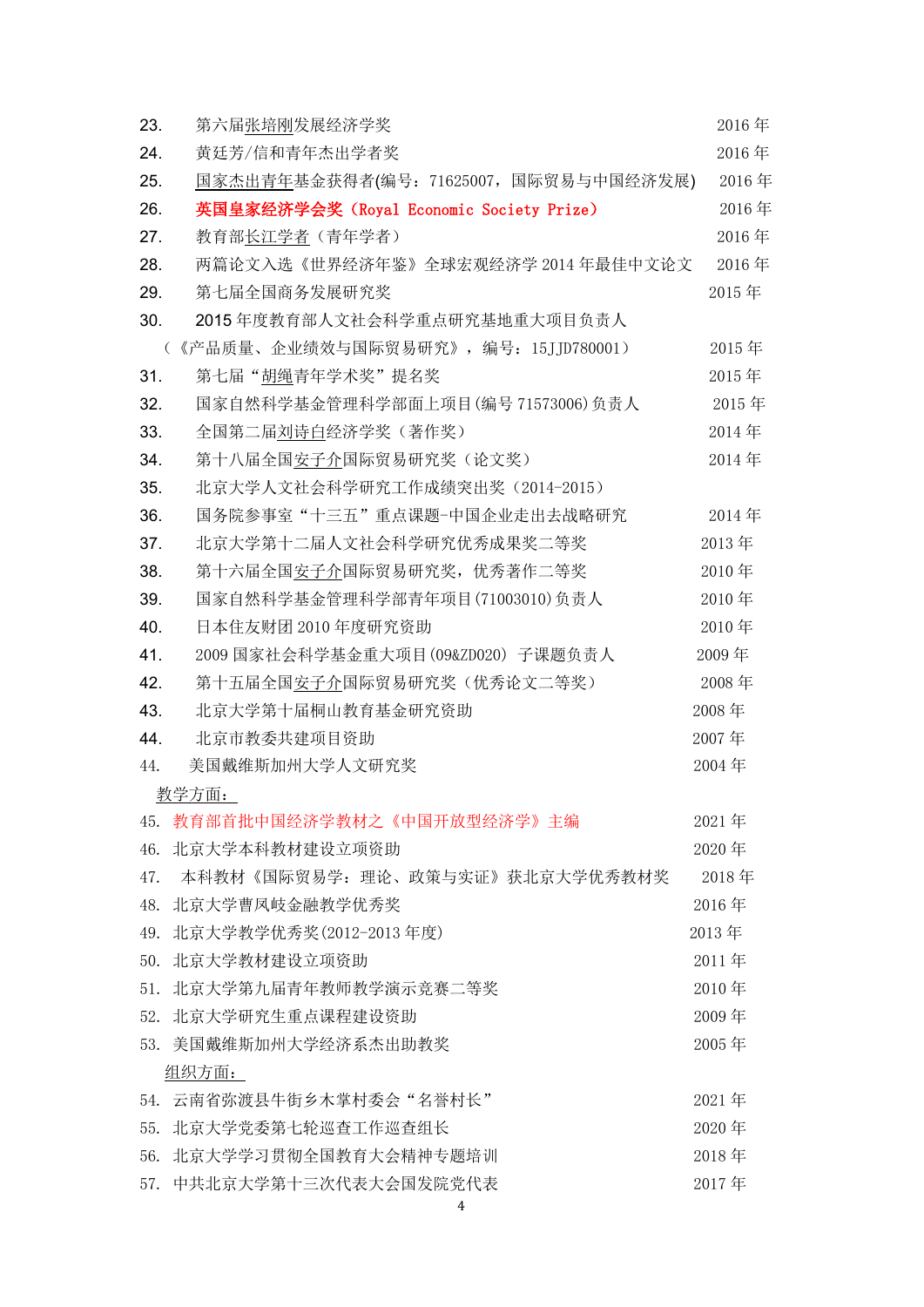| 58. 北京大学第44期干部培训班          | 2017 年   |
|----------------------------|----------|
| 59. 北京大学优秀党务工作者            | 2017年    |
| 60. 北京大学干部境外培训学习调研项目(欧洲)   | $2016$ 年 |
| 61. 青年长江学者研修班(延安)          | 2016年    |
| 62. 全国高校青年教师党员培训示范班结业(井冈山) | $2015$ 年 |
| 63. 北京大学第4期中青年骨干研修班结业      | $2013$ 年 |

#### 研究成果

#### 英文著作

- 1. [China's Miracle in Foreign](https://link.springer.com/book/10.1007/978-981-16-6030-6) Trade, 2022, Spring Press.
- 2. [Exchange Rate, Credit Constraints and China's International Trade](https://www.amazon.com/Exchange-Credit-Constraints-Chinas-International-ebook/dp/B08S71JKQX/ref=sr_1_1?dchild=1&keywords=miaojie+yu&qid=1613547914&sr=8-1), 2021, Palgrave Press.
- 3. ["China-US Trade War and Trade Talk"](https://www.amazon.com/China-US-Trade-War-Talk-ebook-dp-B089778R5W/dp/B089778R5W/ref=mt_kindle?_encoding=UTF8&me=&qid=1590762672), 2020, Springer Press. --Win the China New Development Awards (2021) of Springer-Nature Press
- 4. ["Trade Openness and China's Economic Development,](https://www.amazon.com/Openness-Chinas-Economic-Development-Perspectives-ebook/dp/B081S8FBPZ/ref=sr_1_1?dchild=1&keywords=Trade+Openness+and+China%E2%80%99s+Economic+Development&qid=1592551150&s=digital-text&sr=1-1)" 2019, Routledge Press.
- 5. ["World Trade Evolution"](https://www.amazon.com/World-Trade-Evolution-Productivity-Routledge-ERIA/dp/1138480037/ref=sr_1_1?ie=UTF8&qid=1548154330&sr=8-1&keywords=World+Trade+Evolution), edited with Lili Yan Ing, Taylor & Francis, 2018
- 6. ["China's New Role in the World Economy"](http://www.seekbooks.com.au/book/Chinas-Role-in-the-World-Economy/isbn/9780415691161.htm), edited with Yiping Huang, Taylor & Francis, 2012.

#### 中文学术专著

- 7. [《中国企业对外直接投资研究》](http://product.dangdang.com/29323946.html)(与田巍合著),格致、上海人民出版社,2021 年
- 8. 《构建全面开放新格局:理论、实证与政策研究》,科学出版社,2021 年
- 9. [《中国对外贸易的奇迹:](http://product.dangdang.com/26514877.html)40 年开放强国之路》,格致、上海人民出版社, 2019 年
- 10. [《企业创新、产品质量升级与国际贸易》](http://product.dangdang.com/26490426.html),北京大学出版社, 2018 年
- 11. [《人民币汇率、信贷约束与国际贸易》](http://product.dangdang.com/25205110.html),北京大学出版社, 2017 年 (该书获第 20 届安子介国际贸易研究奖)
- 12. [《贸易开放与中国经济发展》](http://product.dangdang.com/23989007.html),北京大学出版社, 2016 年 6 月
- 13. [《加工贸易与中国企业生产率》](http://product.dangdang.com/23307620.html),北京大学出版社, 2013年7月 (该书获第七届吴玉章人文社科奖、第二届刘诗白经济学奖、第七届胡绳青年学术奖、 第七届商务部发展研究奖)
- 14. [《国际贸易的政治经济学分析:理论模型与计量实证》](http://product.dangdang.com/20469828.html),北京大学出版社, 2009 年 1 月。(该书获 2010 年第 16 届安子介国际贸易研究奖)

#### 时评、随笔

- 15. 《解读中国经济新发展格局》,高等教育出版社,2022 年 4 月
- 16. [《新发展格局下的中国经济》](http://product.dangdang.com/29307690.html),科学出版社,2021 年 9 月
- 17. [《大变局中的中国经济"双循环"》](http://product.dangdang.com/29221592.html),科学出版社, 2021年1月
- 18. 《余淼杰谈构建全面开放新格局》,北京大学出版社,2021 年
- 19. [《余淼杰谈中美贸易》](http://product.dangdang.com/25287170.html),北京大学出版社,2018年6月
- 20. 《"贸"[似如此》](http://product.dangdang.com/23988991.html),北京大学出版社,2016 年 6 月
- 21. 《重拯自由贸易》,凤凰古籍出版社,2009 年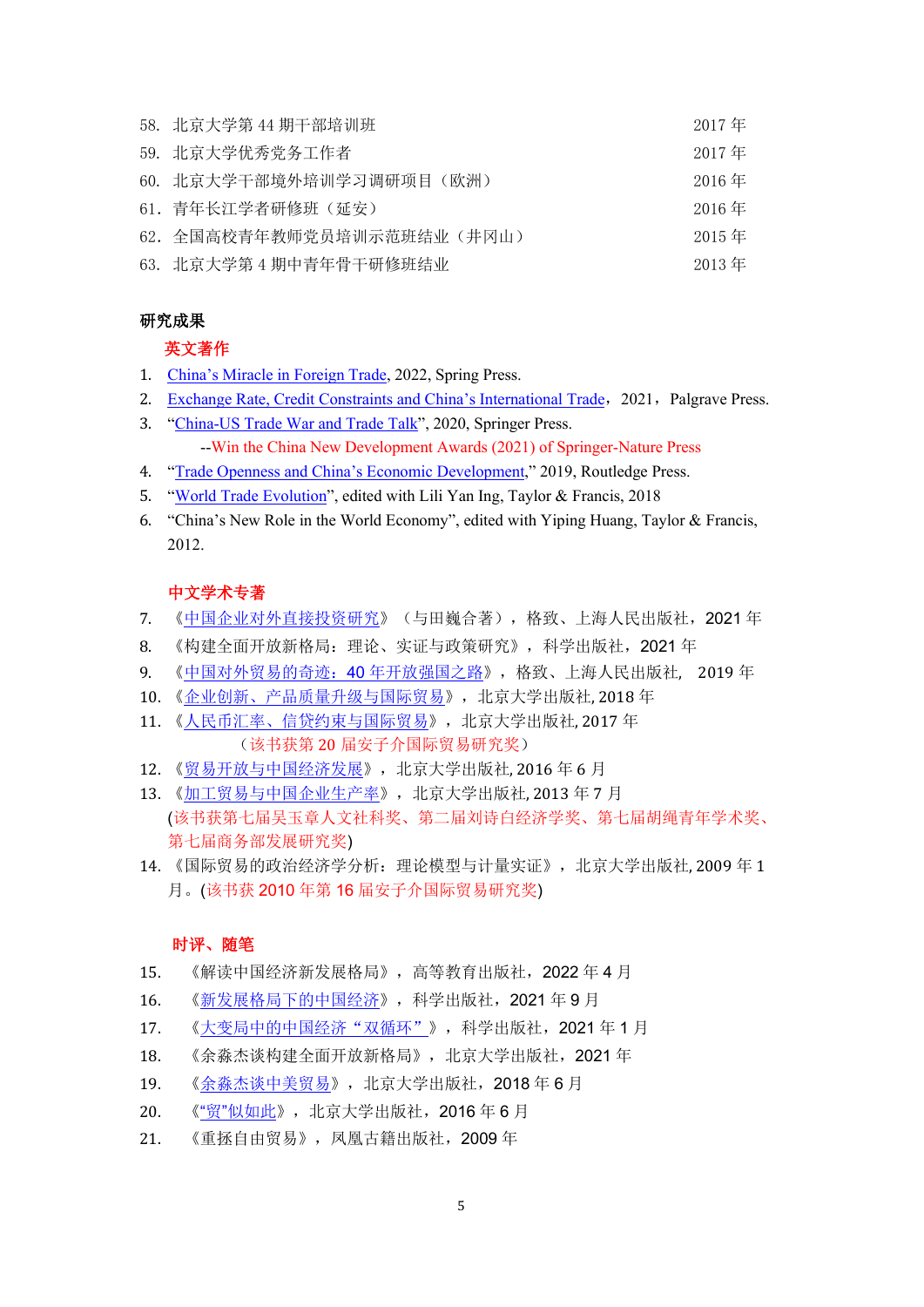大学教材

- 22. 《国际贸易学: 理论、政策与实证》, 北京大学出版社, 2013 年 4 月第一版; (2021 年 3 月第二版)。该书 2018 年被评为北京大学优秀教材
- 23. 于鸿君、余淼杰,《微观经济学原理:中国视角》,北京大学出版社, 2022 年。
- 24. 余淼杰、于鸿君,[《宏观经济学原理:中国视角》](http://product.dangdang.com/11028318924.html),北京大学出版社, 2021 年。

#### 英文论文

- 1. ["Judicial Quality, Incomplete Contracts, and Quality of Trade,"](https://www.nsd.pku.edu.cn/docs/20211204110635788496.rar) (with Xiaomin Cui and Rui Zhang), with online appendix, *The Economic Journal*, 132, pp. 926-952, 2022.
- 2. "Introduction to the Special Issue", *China Economic Journal*, 2021 4(2).
- 3. "Understanding RCEP and CPTPP: From the Perspective of China's Dual Circulation Economic Strategy"(with Haiwei Jiang), *China Economic Journal*, 2021 4(2).
- 4. "Import and RMB Exchange Rate Pass-through: Marginal Cost versus Quality Change," (with Yaqi Wang), *Journal of Behavior and Economic Organization*, 2021, 187, pp. 470-487.
- 5. ["Endogenous Trade Policy in a Global Value Chain: Evidence from Chinese Micro-level Processing](https://mjyu.ccer.pku.edu.cn/docs/20210526140243983256.pdf)  [Trade Data," \(with Rodney Ludema, Anna Maria](https://mjyu.ccer.pku.edu.cn/docs/20210526140243983256.pdf) Mayda, and Zhi Yu), **Journal of International [Economics,](https://mjyu.ccer.pku.edu.cn/docs/20210526140243983256.pdf) (131), 2021July**
- 6. "Processing Trade, Trade Liberalisation, and Opening Up: China's Miracle of International Trade," (with Huihuang Zhu), Globalisation and its Economic Consequences: Looking at APEC economies, edited by Shujiro Urata and Ha Thi Thanh Doan, Routledge Press, 2021.
- 7. ["Trade Liberalisation and Chinese Exports: Sourcing from the South,](https://onlinelibrary.wiley.com/doi/epdf/10.1111/twec.13058)" (with Lili Yan Ing and Wei Tian), forthcoming, *The World Economy*, 2020.
- 8. "Managerial Efficiency and Product Decision: Evidence from Chinese Firms," (with Larry Qiu), **Journal of Behavior and Economic Organization**, 2020,177, pp. 71-90.
- 9. ["Forty Years of Opening Up Has Greatly Benefited China's Foreign Trade",](https://mjyu.ccer.pku.edu.cn/docs/20191118124454263423.pdf) China Economic Transition, [2019, forthcoming.](https://mjyu.ccer.pku.edu.cn/docs/20191118124454263423.pdf)
- 10. ["China's Status of Market Economy and Structural Reform: The Issues](https://mjyu.ccer.pku.edu.cn/docs/20200105153006994155.pdf) behind the China-US [Trade War,](https://mjyu.ccer.pku.edu.cn/docs/20200105153006994155.pdf)" Asian Economic Papers, 2019.
- 11. ["Distribution, Outward FDI and Productivity Heterogeneity: Evidence from Chinese Firms,](http://mjyu.ccer.pku.edu.cn/docs/distribution_ODI.pdf)" (with Wei Tian), **Journal of International Financial Markets, Institutions and Money** 67, July 2020, 101218.
- 12. "[Introduction to the Special Issue on Understanding the Current China-U.S. "Trade War"",](http://mjyu.ccer.pku.edu.cn/docs/Intro2019.pdf) China Economic Journal, 2019, 12:2, pp.97-99.
- 13. ["Input Trade Liberalization and Import Switching,](http://mjyu.ccer.pku.edu.cn/docs/RIE_2019.pdf)" (with Wei Tian), Review of International Economics, 2019,00, pp.1002-1020.
- 14. ["Understanding the Recent Sino-US Trade Conflicts,](http://mjyu.ccer.pku.edu.cn/docs/tradewar19.pdf)" (with Rui Zhang), China Economic Journal, 2019, 12:2, pp. 160-174.
- 15. "China's [Consumer Spending E-Commerce: Facts and Evidence from JD's Festival Online Sales,](http://mjyu.ccer.pku.edu.cn/docs/e-commerce_TYY.pdf)" (with Wei Tian and Yang Yang), in Handbook of US Consumer Economics, edited by Benjamin Mandel and Andrew Haughwout, Elsevier, Chapter 9, 2019.
- 16. ["Expanding Opening up: China's Olive Branch to Globalization,](http://mjyu.ccer.pku.edu.cn/docs/cet2018.pdf)" China Economic Transition, 2018, 1(3), pp. 66-75.
- 17. ["China's International Trade Development and Opening-Up Policy Design,](http://mjyu.ccer.pku.edu.cn/docs/40years.pdf)" China Economic Journal, 2018, 11(3), pp. 301-318.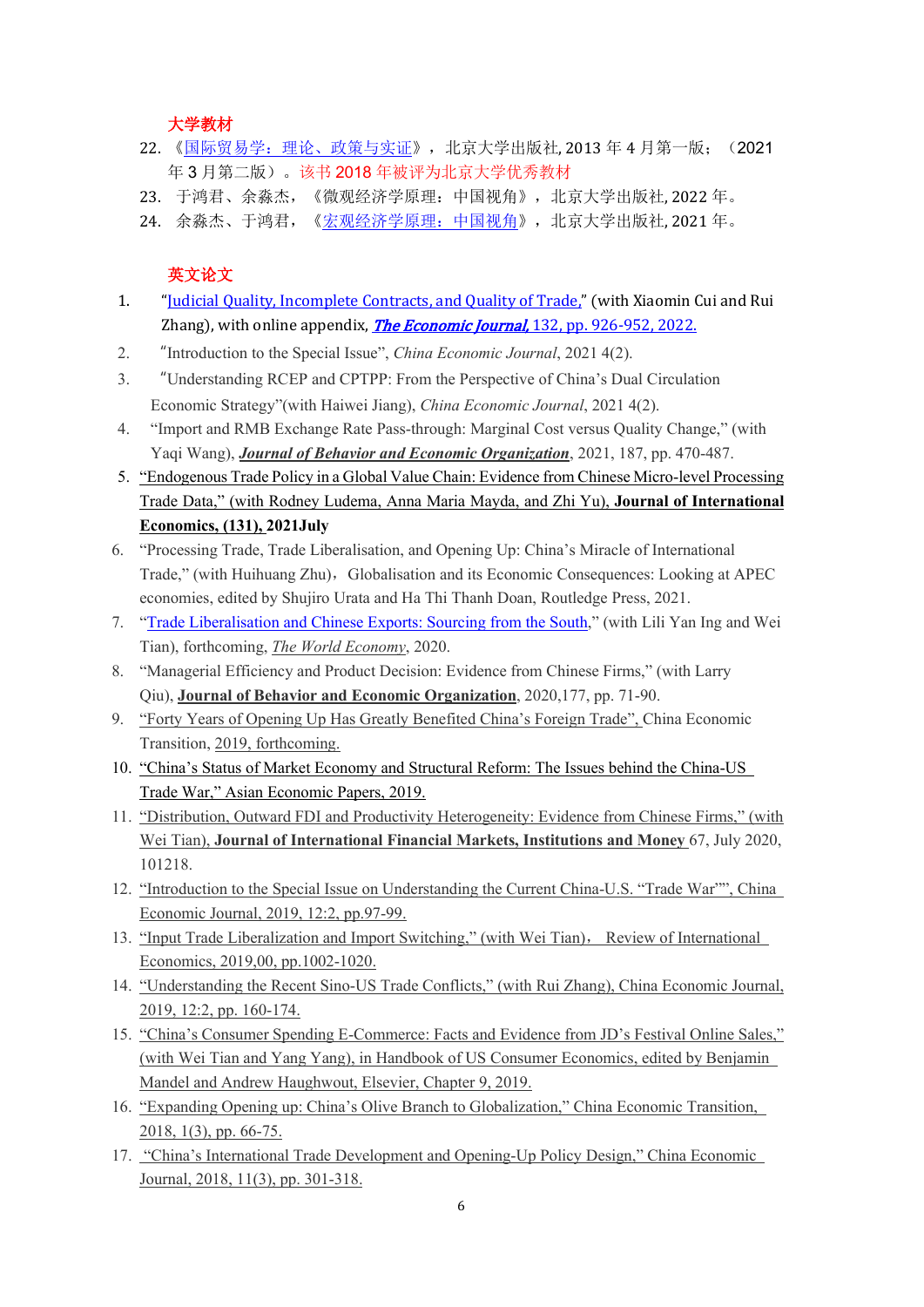- 18. ["Outward FDI and Domestic Input Distortions: Evidence from Chinese Firms,](http://mjyu.ccer.pku.edu.cn/docs/EJ_CTY.pdf)" (with Cheng Chen, and Wei Tian), *The Economic Journal,* 129 (624), 2019, pp.3025–3057.
- 19. ["China's Free Trade Ports: Effective Actions Against the Threat of De-Globalization,](http://mjyu.ccer.pku.edu.cn/docs/FreePort_CWE.pdf)" (with Wei Tian, Zhuxi Xu, Huihuang Zhu), China and the World Economy, 2018, 26(4), pp. 62-81.
- 20. ["The Three Tasks for Building an All-around Opening-up Strategy in China"](http://mjyu.ccer.pku.edu.cn/docs/three-tasks.pdf), China Economic Transition, 2018, 1(1) , pp. 118-123.
- 21. ["The Effect of RMB Internationalization on Belt and Road Initiative"](http://mjyu.ccer.pku.edu.cn/docs/1.pdf) (with Fan Zhang, Jiantuo Yu, and Yang Jin), *Emerging Markets Finance & Trade*, 2018, 53(12), pp. 2845-2857.
- 22. ["Export Tightening, Competition and Firm Innovation: Evidence from the Renminbi](http://mjyu.ccer.pku.edu.cn/docs/2.pdf)  [Appreciation,](http://mjyu.ccer.pku.edu.cn/docs/2.pdf)" (with Mi Dai and Chunming Zhao), Review of Development Economics., 2018, 22(1), pp. 263-286
- 23. ["The Day After Tomorrow: Evaluating the Burden of Trump's Trade War"](http://mjyu.ccer.pku.edu.cn/docs/3.pdf), (with Meixin Guo, Lin Lu, Liugang Sheng), Asian Economic Papers, 2018, 17(1), pp. 101-120.
- 24. ["Measured Skill Premia and Trade Liberalization: Evidence from Chinese Firms,](http://mjyu.ccer.pku.edu.cn/docs/4.pdf)" (with Chen Bo and Zhihao Yu), *Journal of International Economics*, 2017, 109, pp. 31-42.
- 25. ["Does Outward FDI Generate Higher Productivity for Emerging Economy MNEs? Micro-level](http://mjyu.ccer.pku.edu.cn/docs/5.pdf)  [Evidence from Chinese Manufacturing Firms"](http://mjyu.ccer.pku.edu.cn/docs/5.pdf) (with Xiamin Liu, Linjie Li, Dong Yuan), International Business Review, 26(2017), pp. 839-854.
- 26. ["Introduction to the Special Issue on Firm Performance and Worker Heterogeneity using Chinese](http://mjyu.ccer.pku.edu.cn/docs/6.pdf)  [Employer-Employee Survey \(CEES\) Dataset,](http://mjyu.ccer.pku.edu.cn/docs/6.pdf)" China Economic Journal, 2017, 10(1), 1-3.
- 27. ["International Trade and Frim Innovation"](http://mjyu.ccer.pku.edu.cn/docs/7.pdf) (with Wei Tian, Rui Zhang), China Economic Journal, 2017, 10(1), pp. 4-17.
- 28. ["Worker Training, Firm Productivity, and Trade Liberalization: Evidence from Chinese Firms"](http://mjyu.ccer.pku.edu.cn/docs/8.pdf) (with Qing Liu, Larry Qiu), Developing Economies, 2017, 55(3), pp. 189-210.
- 29. ["Firm R&D, Processing Trade and Input Trade Liberalisation: Evidence from Chinese Firms,](http://mjyu.ccer.pku.edu.cn/docs/9.pdf)" (with Wei Tian), *The World Economy*, 2017, 40(2), pp. 297-313.
- 30. [The Exceptional Performance of Chinese Outward Direct Investment Firms,](http://mjyu.ccer.pku.edu.cn/docs/10.pdf) (with Tian Wei, and Fan Zhang), China Economic Journal, 2016, 9(2), pp. 209-219.
- 31. "The Impact of China's Trade on ASEAN's Trade" (with Xiaomin Cui), Chapter 3 in Production Networks in Southeast Asia, edited by Lili Yan Ing and Furkunari Kimura, 2016, Taylor & Francis Group, pp. 40-65.
- 32. [Unexceptional Exporter Performance in China? Role of Processing Trade,](http://mjyu.ccer.pku.edu.cn/docs/11.pdf) (with Mi Dai and Madura Maitra), *Journal of Development Economics*, 2016, 121, pp.177-189.--The paper is awarded as the top 10 annual global best papers by CASS.
- 33. ["Outward Direct Investment, Firm Productivity, and Credit Constraints: Evidence from Chinese](http://mjyu.ccer.pku.edu.cn/docs/12.pdf)  [Firms,](http://mjyu.ccer.pku.edu.cn/docs/12.pdf)" (with Bijun Wang, Yuyan Tan, and Yiping Huang), Pacific Economic Review, 2016, 21(1): pp.72-83.
- 34. ["The Potential Impact of China-US BIT on China's Manufacturing Sectors,](http://mjyu.ccer.pku.edu.cn/docs/13.pdf)" (with Fan Zhang), China Economic Journal, 2016, 9(1), pp. 47-64.
- 35. "Firm Imports and Total Factor Productivity in PRC", Chapter 9, in Yiqing Xing (eds), "The Global Supply Chains Updating", ADBI Institute, forthcoming.
- 36. ["Introduction to the Special Issue of China's Growing Trade and its Role to the World Economy,"](http://mjyu.ccer.pku.edu.cn/docs/14.pdf) (with Ken Chan), Pacific Economic Review, 2016, 21(1), pp.32-34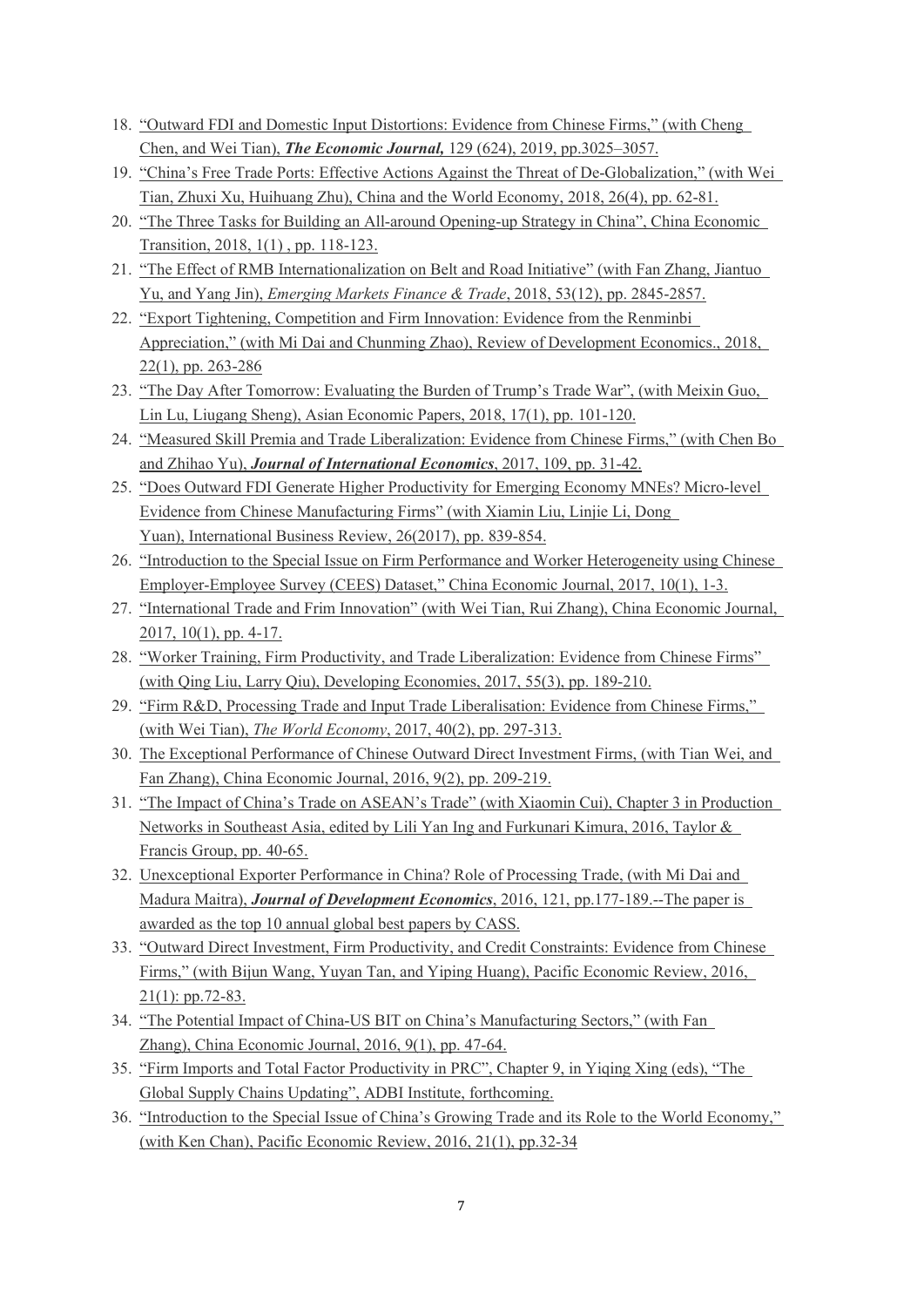- 37. ["Processing Trade, Tariff Reductions, and Firm Productivity: Evidence from Chinese Firms,](http://mjyu.ccer.pku.edu.cn/docs/15.pdf)" **Economic Journal**, 2015, 125(585), pp. 943-988.
	- --The paper won the 2015 Royal Economic Society Prize for the Best Paper Award
- 38. ["Democracy and the GATT/WTO Accession Duration,"](http://mjyu.ccer.pku.edu.cn/docs/16.pdf) (with Ka-fu Wong), Review of Development Economics, 2015, 19(4), pp. 843-859.
- 39. ["Processing Trade, Export Intensity, and Input Trade Liberalization: Evidence from Chinese](http://mjyu.ccer.pku.edu.cn/docs/17.pdf)  [Firms,](http://mjyu.ccer.pku.edu.cn/docs/17.pdf)" (with Wei Tian), Journal of Asia-Pacific Economy, 2015, 20(3), pp. 444-464.
- 40. "Industrial Structural Upgrading and Poverty Reduction in China,"(with Justin Lin), in Adam Eddy Szirmai (eds.) Structural Change for poverty reduction: The Case of the BRICS, Oxford University Press, 2015, Chapter 4, pp. 93-118.
- 41. ["Introduction to Special Issue of China's Growing Trade and Asia-Pacific Trade Agreements,](http://mjyu.ccer.pku.edu.cn/docs/18.pdf)" (with Jiandong Ju), China Economic Journal, 2014, 7(2), pp. 165-168.
- 42. ["Exchange Rate Movements and Exporters' Profitability: Empirical Evidence from Chinese](http://mjyu.ccer.pku.edu.cn/docs/19.pdf)  [Manufacturing Sectors"](http://mjyu.ccer.pku.edu.cn/docs/19.pdf)(with Zhonghua Liang), China Economic Journal, 2014, 7(2), 214-221.
- 43. ["Import, Firm Productivity, and Product Complexity,](http://mjyu.ccer.pku.edu.cn/docs/21.pdf)" (with Jin Li), Japanese Economic Review, 2014, 65(2), pp. 178-19.
- 44. ["Exports and Credit Constraints under Incomplete Information: Theory and Application to China,"](http://mjyu.ccer.pku.edu.cn/docs/22.pdf) (with Robert Feenstra, Zhiyuan Li), **Review of Economics and Statistics**, 2014, 96(4), pp.729-744.--The paper won the 6<sup>th</sup> Pei-Kang Chang Development Economic Research Award.
- 45. ["Measuring the Impact of Trade Protection on Industrial Production,](http://mjyu.ccer.pku.edu.cn/docs/RDE_Tian_Yu.pdf)" (with Wei Tian), Review of Development Economics, 18(2), pp. 231-253, 2014.
- 46. "China and India: A comparative analysis of Trade and Investment Performance," with Kaliappa Kaliranjan, Yaqi Wang, and Kanhaiya Singh, in Peter Drysdale (eds.) Dealing with China and India: South and East Asian Economic Integration, Routledge, 2014.
- 47. ["Trade Liberalization, Product Complexity, and Productivity Improvement: Evidence from](http://mjyu.ccer.pku.edu.cn/docs/23.pdf)  [Chinese Firms"](http://mjyu.ccer.pku.edu.cn/docs/23.pdf) (with Guangliang Ye and Baozhi Qu), The World Economy, 2013, pp. 913-934.
- 48. ["Firm R&D, Absorptive Capacity, and Learning by Exporting](http://mjyu.ccer.pku.edu.cn/docs/24.pdf)[:](http://mjyu.ccer.pku.edu.cn/docs/24.pdf) Firm-Level Evidence from [China"](http://mjyu.ccer.pku.edu.cn/docs/24.pdf) (with Mi Dai), The World Economy, 2013, pp. 1131-1145.
- 49. "Patterns of Trade, Comparative Advantage, and Productivity in the ASEAN-China-India Area", Biswanath Bhattacharyay (eds.), Role of Key Emerging Economies–ASEAN, PRC, and India for a Balanced, Sustainable, and Resilient Asia, ADBI, forthcoming.
- 50. ["Does Revaluation of the Chinese Yuan Decrease Imports to the U.S. from](http://mjyu.ccer.pku.edu.cn/docs/25.pdf)  [China?"](http://mjyu.ccer.pku.edu.cn/docs/25.pdf) Contemporary Economic Policy, 2012, 30(4), pp. 533-547.
- 51. "China's Firm-Level Processing Trade: Trade, Characteristics, and Productivity" (with Wei Tian) in Huw McMay and Ligang Song (eds.) Rebalancing and Sustaining Growth in China, Australian National University E-press, 2012, pp.111-148.
- 52. ["China and India: Trends in Trade over the Last Decade"](http://mjyu.ccer.pku.edu.cn/docs/26.pdf) (with Wei Tian), Journal of China and Global Economics 2012 (1), pp. 27-38.
- 53. "China's Foreign Trade, WTO Accession, and Institutional Quality", in Vo Tri Tran and Shiro Armstrong (eds), International Institutions and Asian Development, London: Routledge, 2011, pp. 124-146.
- 54. "Measure the Energy Market Integration in East Asia: A Principal Component Analysis Approach", in Fuji Kimura and Xunpeng Shi (eds.), Deepen Understanding and Moving Forward: Energy Market Integration in East Asia, Jakarta, Indonesia. 2011, pp. 63-96.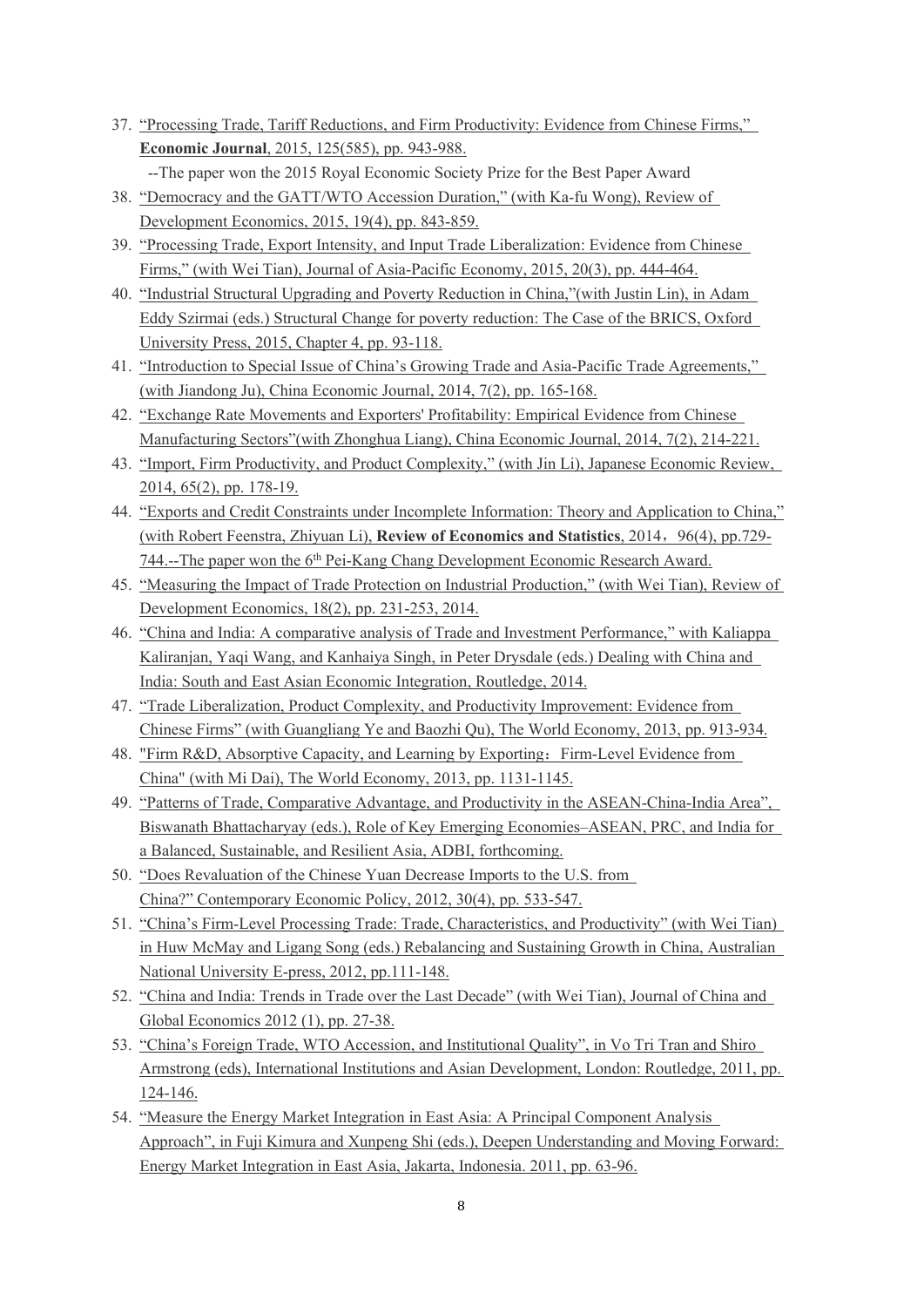- 55. ["Trade, Democracy, and the Gravity Equation,](http://mjyu.ccer.pku.edu.cn/docs/27.pdf)" *Journal of Development Economics*, 2010, 91(2), 289-300.
- 56. ["Trade Protectionism and Electoral Outcome,](http://mjyu.ccer.pku.edu.cn/docs/28.pdf)" CATO Journal, vol. 29(3), 2009, pp. 523-557.
- 57. ["Labor, Demography, and the Export-Oriented Growth Model in China,](http://mjyu.ccer.pku.edu.cn/docs/29.pdf)" Journal of Comparative Economic Studies, 2009(5), pp. 61-78 (with Yang Yao).
- 58. ["Revaluation of the Chinese Yuan and Triad Trade: A Gravity Assessment"](http://mjyu.ccer.pku.edu.cn/docs/30.pdf), Journal of Asian Economics, 2009, 20, pp.655-668.
- 59. ["Political Competition and Bilateral Direct Investment"](http://mjyu.ccer.pku.edu.cn/docs/31.pdf), Frontier of Economics in China, 2007, 2(2), pp. 250-274.
- 60. ["Trade Politics: A Brief Survey of International Political Economy"](http://mjyu.ccer.pku.edu.cn/docs/32.pdf), Chinese Business Review, 2006, Vol. 5 (5), pp. 1-9.
- 61. ["Corporate Governance of State-Owned Enterprises in China"](http://mjyu.ccer.pku.edu.cn/docs/33.pdf), Corporate Ownership and Control, fall 2007, Vol. 5(1), pp. 493-499.

#### 中文论文

- 62. 鄢萍、殷戈、袁锡林、余淼杰,《创造性破坏、开发全新产品还是产品质量提升?——中 国出口企业的创新维度核算》,《经济科学》,已接受。
- 63. 余淼杰、郭兰滨,《新发展格局下开放型经济新体制的构建》,《开放导报》,2022 年
- 64. 余淼杰、陈新禹,《理解新发展格局下的中国经济》,《学术研究》,2022 年 4 月
- 65. 余淼杰、郭兰滨,《数字贸易推动中国经济高质量发展》,《华南师范大学学报》,2022 年 1 月,第 93-103 页。
- 66. 余淼杰、解恩泽,《企业全要素生产率估计及在国际贸易研究中的应用》,《经济学(季 刊)》,已接受。
- 67. 余淼杰、曹健,《新发展格局中的共同富裕》,《新疆师范大学学报》,2022 年 1 月,第 59-63 页。
- 68. 余淼杰、田巍、郑纯如,《中美贸易摩擦的中方反制关税作用研究》,《经济学(季 刊)》,已接受。
- 69. 余淼杰,《关于中国对外开放的关键、重点和顺序的观点》,《金融论坛》,2021 第 9 期
- 70. 余淼杰,《党求真务实的领导是中国发展奇迹的源泉》,《前线》(CSSCI),已接受。
- 71. [余淼杰,《新发展阶段、新发展理念与新发展格局》,《金融论坛》,](https://mjyu.ccer.pku.edu.cn/docs/20210526135140413106.pdf)2021 年第 6 期
- 72. 余淼杰、蒋海威,《RCEP [助力中国构建双循环新发展格局》,《江海学刊》,](https://mjyu.ccer.pku.edu.cn/docs/20210526135112307077.pdf)2021, [2021](https://mjyu.ccer.pku.edu.cn/docs/20210526135112307077.pdf) 年第 3 期
- 73. 王雅琦、余淼杰,《人民币汇率、市场需求与加工贸易》,《世界经济》,2021 年第 10 期。(---人大复印资料《国际贸易研究》2022 年第 2 期全文转载)
- 74. 余淼杰、曹健,《贸易自由化的度量及其对企业创新的影响》,《长安大学学报(社会科 学版)》,2021 年第 5 期。
- 75. 余淼杰、王霄彤[,《中国](https://mjyu.ccer.pku.edu.cn/docs/20210315174207196595.pdf)-[东盟自由贸易协定和中国企业生产率》,《学术月刊》,第](https://mjyu.ccer.pku.edu.cn/docs/20210315174207196595.pdf) 53 [卷,](https://mjyu.ccer.pku.edu.cn/docs/20210315174207196595.pdf)2021 年第 3 期。
- 76. 余淼杰、高恺琳,《进口中间品和企业对外直接投资概率:来自中国企业的证据》,《经 济学季刊》,21(4),pp.1369-1390。
	- (人大复印资料《国际贸易研究》2022 年 1 月全文转载)
- 77. 刘 [斌、王乃嘉、余淼杰、朱学昌,《制造业服务要素投入与出口中的隐含碳](https://mjyu.ccer.pku.edu.cn/docs/20210315174539006633.pdf)--基于全球 [价值链环境成本视角的研究》,《中国人民大学学报》,](https://mjyu.ccer.pku.edu.cn/docs/20210315174539006633.pdf)2021 年第 2 期,第 81-94 页。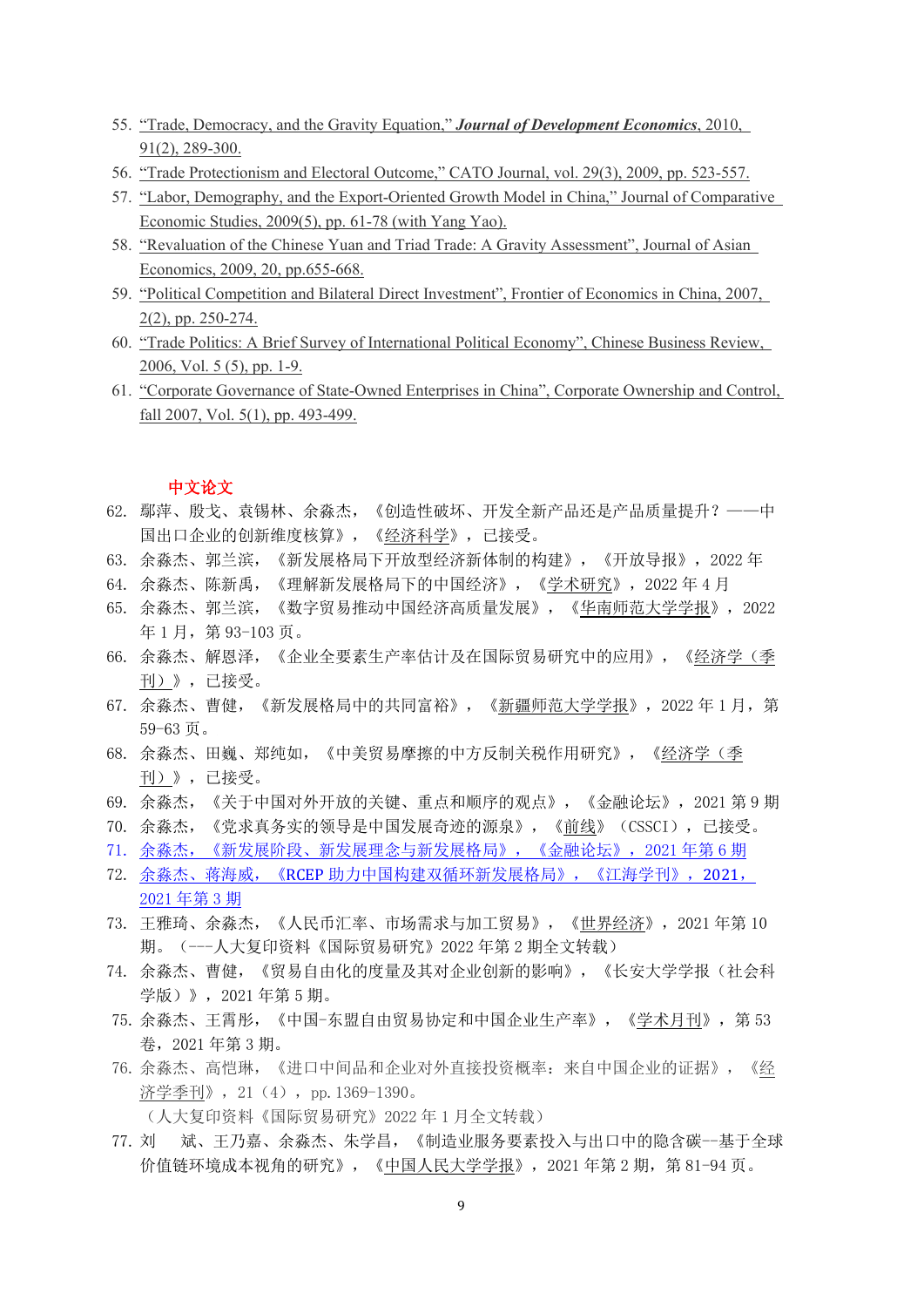- 78. 余淼杰、蒋海威[,《从](https://mjyu.ccer.pku.edu.cn/docs/20210308162425316726.pdf) RCEP 到 [CPTPP](https://mjyu.ccer.pku.edu.cn/docs/20210308162425316726.pdf)[:挑战与对策》,《国际经济评论》,](https://mjyu.ccer.pku.edu.cn/docs/20210308162425316726.pdf)2021 年第 2 期,第 129-144 页。
- 79. 李长英、周荣云、余淼杰,《中国新旧动能转换的历史演进及区域特征》,《数量经济技 术经济研究》,2021 第 2 期。
- 80. 余淼杰、郭兰滨,《<中欧全面投资协定>:基础、前期和挑战》,《长安大学学报(社会科 学版)》,2021 年第 4 期。
- 81. 余淼杰,《"改革、开放、创新"三大抓手贯彻落实五中全会精神》,《学术前沿》, 2020 年 11 月,第 50-62 页。
- 82. 余淼杰,《"大变局"与中国经济"双循环"发展新格局》,《上海对外经贸大学学 报》,2020 年 11 月。
- 83. 钟腾龙、余淼杰, 《外部需求、竞争策略与多产品企业出口行为》, 《中国工业经济》, 2020 年,第 10 期,第 119-137 页。
- 84. 林永兴、苏晖阳、余淼杰,《乡村振兴:四大短板与改革路径》,《产经评论》,2020 年 7 月,第 5-16 页。
- 85. 余淼杰、蓝锦海,《逆全球化与全球经济:一个综述》,《长安大学学报》,2020 年 --人大复印资料《国际贸易研究》2021 年第一期全文转载
- 86. 王雅琦、余淼杰,[《进口、产品质量和出口价格汇率传递率》](https://www.nsd.pku.edu.cn/docs/20200704111353705560.pdf),《经济学季刊》,2020,19 (3),第 847-875 页
- 87. 余淼杰、郭兰滨,《国际贸易与福利分析》,《长安大学学报》,2020 年第 2 期
- 88. 余淼杰[,《人民币汇率波动的动因与展望》,《前线》\(](https://mjyu.ccer.pku.edu.cn/docs/20191115203828737545.pdf)CSSCI[\),](https://mjyu.ccer.pku.edu.cn/docs/20191115203828737545.pdf)2019 [年](https://mjyu.ccer.pku.edu.cn/docs/20191115203828737545.pdf) 11 月
- 89. 余淼杰、郑纯如、黄淏铨[,《美国贸易政策的历史演变及启示》,《长安大学学报》,](https://mjyu.ccer.pku.edu.cn/docs/20191115203846569680.pdf) [21\(5\), 2019](https://mjyu.ccer.pku.edu.cn/docs/20191115203846569680.pdf) [年第](https://mjyu.ccer.pku.edu.cn/docs/20191115203846569680.pdf) 5 [期。](https://mjyu.ccer.pku.edu.cn/docs/20191115203846569680.pdf)
- 90. 田巍、余淼杰[,《人民币汇率与中国企业对外直接投资:贸易服务型投资视角》,](https://mjyu.ccer.pku.edu.cn/docs/20191209133321920066.pdf)《国际 经济评论》,2019 第 5 期。
- 91. 余淼杰、钟腾龙,[《国际贸易与多产品企业行为与绩效研究综述》](http://mjyu.ccer.pku.edu.cn/docs/multiproduct.pdf),《长安大学学报》, 21(4), 2019 年第 4 期。
- 92. 余淼杰、黄杨荔、张睿, 《中国出口产品质量提升的"富国效应"》, 《学术月刊》, [2019](https://mjyu.ccer.pku.edu.cn/docs/20191115204001193756.pdf) 年第 9 期。
- 93. 余淼杰、黑烨,[《国际贸易与收入不平等》](http://mjyu.ccer.pku.edu.cn/docs/docs/inequality.pdf),《长安大学学报》,21(2), 2019 年第 3 期。
- 94. 余淼杰、梁庆丰,[《国际贸易与劳动失业研究》](http://mjyu.ccer.pku.edu.cn/docs/unemploy.pdf),《长安大学学报》,21(2),2019 年第 3 期。
- 95. 余淼杰、王宾骆,[《临时性贸易壁垒和企业出口融资行为》](http://mjyu.ccer.pku.edu.cn/docs/ntb.pdf),《学术研究》,2019 年第 3 期。
- 96. 余淼杰、林雨晨[,《气候变化与国际贸易研究综述》,《长安大学学报》,](https://mjyu.ccer.pku.edu.cn/docs/20191209134420465126.pdf)2019 年 1 月, 第 21 卷第 1 期。
- 97. 余淼杰、祝辉煌,[《贸易政策不确定性的度量、影响及其政策意义》](https://mjyu.ccer.pku.edu.cn/docs/20191209134826012301.pdf),《长安大学学 报》,2019 年 1 月,第 21 卷第 1 期。
- 98. 余淼杰、张睿,[《国际贸易与经济地理中的量化一般均衡研究综述》](https://mjyu.ccer.pku.edu.cn/docs/20191209134734077240.pdf),《长安大学学 报》,2019 年 1 月,第 20 卷第 6 期。

--人大复印资料《国际贸易研究》2019 年第 5 期全文装载.

99. 余淼杰、梁庆丰,[《全面开放新格局中的粤港澳大湾区建设研究》](https://mjyu.ccer.pku.edu.cn/docs/20191209134953010466.pdf),《国际贸易》,2019 年第 1 期。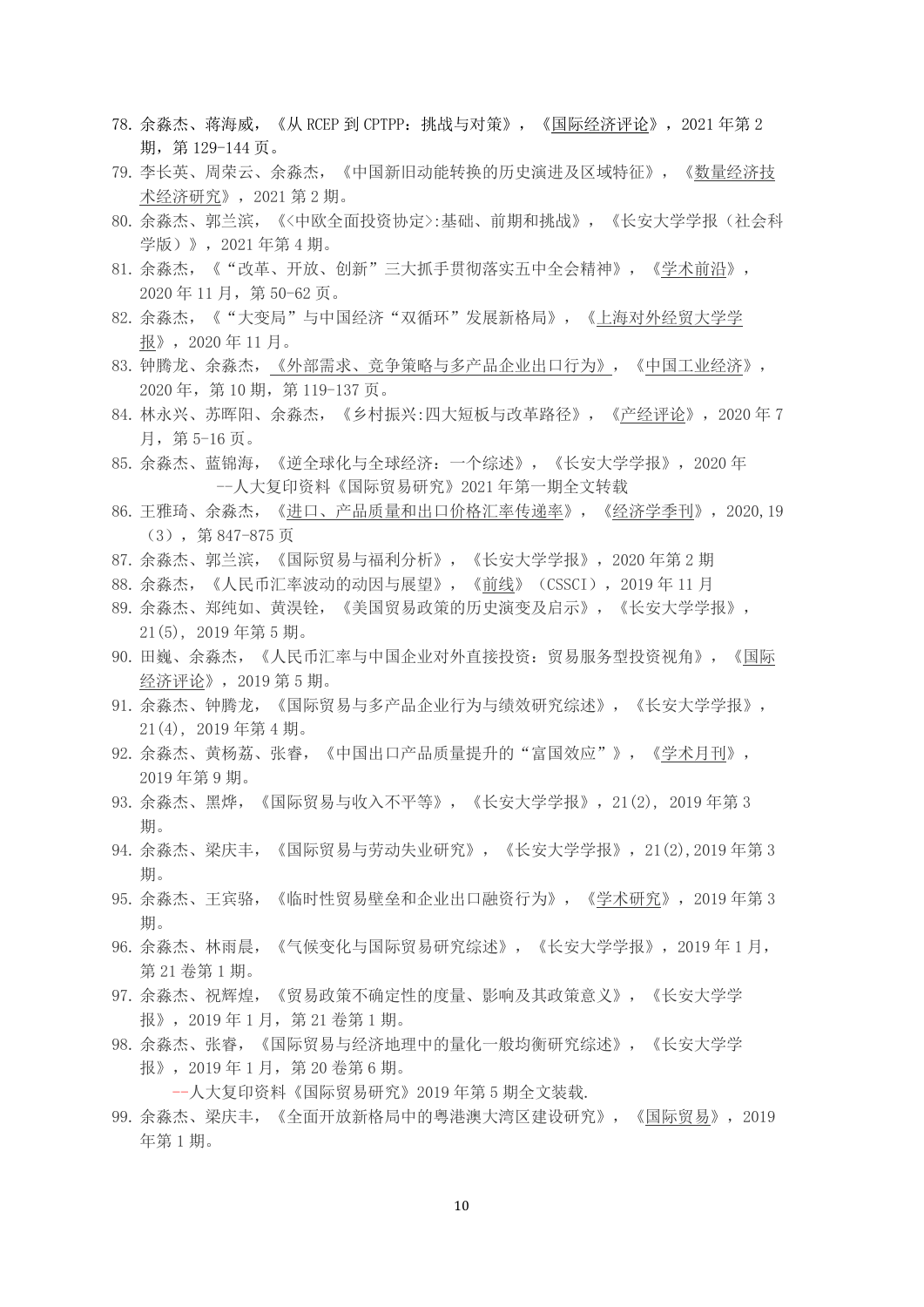- 100. 余淼杰、祝辉煌、高恺琳、徐竹西,[《美国议员对华贸易态度的现状与展望》](https://mjyu.ccer.pku.edu.cn/docs/20191209135103433563.pdf), 《长安大学学报》,2019 年 1 月,第 20 卷第 6 期。
- 101. 余淼杰,[《改革开放四十年中国对外贸易奇迹:成绩与路径》](https://mjyu.ccer.pku.edu.cn/docs/20191209135156666643.pdf),《国际贸易》, 2018 年第 12 期, 第 4-9 页。-人大复印资料《国际贸易研究》2019 年第 4 期全文装载.
- 102. 崔晓敏、余淼杰、袁东,[《最低工资和出口的国内附加值:来自中国企业的证](http://mjyu.ccer.pku.edu.cn/docs/100.pdf) [据》](http://mjyu.ccer.pku.edu.cn/docs/100.pdf),《世界经济》,2018 年第 12 期,第 49-72 页。
- 103. 余淼杰,[《中美贸易摩擦的认识误区和正解》](http://mjyu.ccer.pku.edu.cn/docs/97.pdf),《长安大学学报(社会科学 版)》,2018 年 9 月,第 20 卷第 5 期。
- 104. 余淼杰、金洋、刘亚琳,[《中美贸易摩擦的缘起与对策](http://mjyu.ccer.pku.edu.cn/docs/98.pdf)—一个文献综述》,《长安 大学学报(社会科学版)》,2018 年 9 月,第 20 卷第 5 期。
- 105. 余淼杰、金洋,[《产能过剩的现状、前因后果与应对》](http://mjyu.ccer.pku.edu.cn/docs/99.pdf),《长安大学学报(社会科 学版)》,2018 年 9 月,第 20 卷第 5 期。
- 106. 余淼杰、高恺琳,《中国-[东盟自贸区的经济影响与减贫效应》](http://mjyu.ccer.pku.edu.cn/docs/39u.pdf),《国际经济评 论》,2018 年第 4 期,第 102-125 页。 --《国际货币评论》2018 年第 9 期全文装载
- 107. 余淼杰、崔晓敏,[《人民币汇率和加工出口的国内附加值:理论及实证研究》](http://mjyu.ccer.pku.edu.cn/docs/40u.pdf), 《经济学(季刊)》,2018 年,第 17 卷 3 期,第 1207-1234 页。

--《国际货币评论》2018 年第 7 期全文装载

- 108. 余淼杰、高恺琳,[《扩大开放利好中国经济》](http://mjyu.ccer.pku.edu.cn/docs/41u.pdf),《开放导报》,2018 第 6 期。
- 109. 余淼杰,[《扩大开放,反制特朗普贸易摩擦》](http://mjyu.ccer.pku.edu.cn/docs/42u.pdf),《原富》,2018 第 5 期,第 40-47 页。
- 110. 余淼杰、金洋、张睿,[《我国工业企业产能利用率的衡量与生产率估算》](http://mjyu.ccer.pku.edu.cn/docs/43u.pdf),《经济 研究》,2018 年第 5 期,第 56-71 页。--人大复印资料《产业经济》2018 年第 9 期全文装 载.
- 111. 郭美新、陆琳、盛柳刚、余淼杰, [《反制中美贸易摩擦和扩大开放》](http://mjyu.ccer.pku.edu.cn/docs/44u.pdf), 《学术月 刊》,2018 年第 6 期,第 32-42 页。
- 112. 余淼杰、徐竹西、祝辉煌,[《逆全球化背景下我国自由贸易港建设的动因与路径》](https://mjyu.ccer.pku.edu.cn/docs/20191209141021540753.pdf) 《江海学刊》,2018 年第 2 期,第 108-113 页。-《 国际贸易研究》2018 年第 7 期全文装 载
- 113. 余淼杰,《建设粤港澳大湾区,推动全面开放新局面》,《世界经济调研》,2018 年 1 月,第 7 期,总第 2108 期。
- 114. 林毅夫、向为、余淼杰[《区域型产业政策与企业生产率》](http://mjyu.ccer.pku.edu.cn/docs/35.pdf),《经济学(季刊)》, 2018 年 1 月,第 17 卷第 2 期,第 781-800 页。
- 115. 刘伟丽、余淼杰、吕乔,[《制造业出口质量升级的跨国比较》](http://mjyu.ccer.pku.edu.cn/docs/37.pdf),《学术研究》, 2017 年第 12 期,第 25-30 页。
- 116. 余淼杰、户德月、向为,[《国家级开发区对企业生产率的影响》](http://mjyu.ccer.pku.edu.cn/docs/39.pdf),《区域与全球发 展》,2017 年第 1 期,第 100-117 页。
- 117. 田巍、余淼杰,[《汇率变化、贸易服务,与中国企业对外直接投资》](http://mjyu.ccer.pku.edu.cn/docs/40.pdf),《世界经 济》,2017 年第 11 期,第 23-46 页。
- 118. 余淼杰,[《"逆全球化"危机下的中美贸易与中国经济增长》](http://mjyu.ccer.pku.edu.cn/docs/41.pdf),《中国工业经 济》,2017 年第 6 期,第 46-53 页。(人大复印资料《国际贸易研究》2017 年第 10 期全 文转载)
- 119. 余淼杰、崔晓敏,[《经济全球化下的中国贸易和投资促进措施研究》](http://mjyu.ccer.pku.edu.cn/docs/42.pdf),《国际经济 评论》, 2017年第 3 期, 第 28-44 页。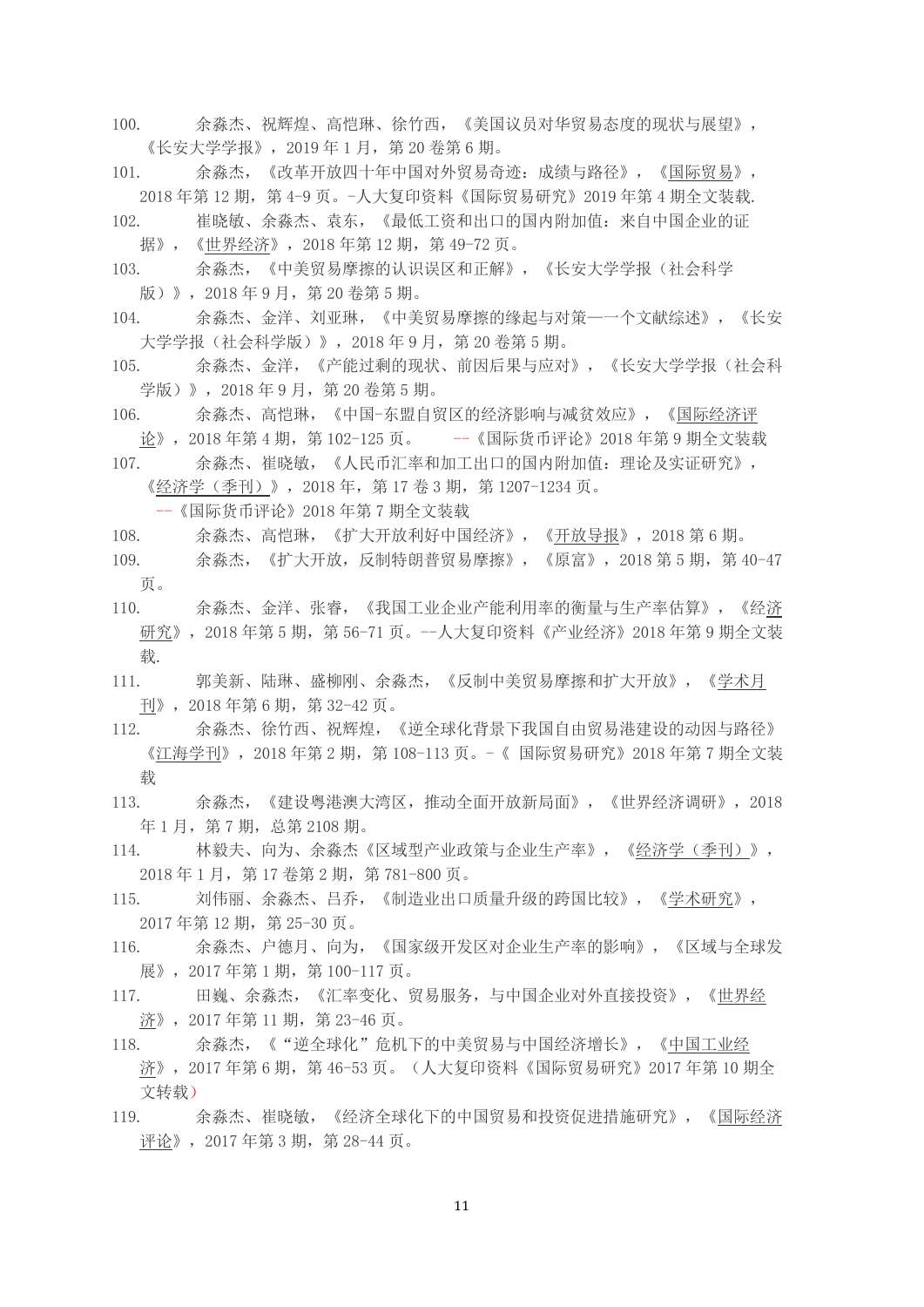- 120. 张帆、余淼杰、俞建托,[《一带一路和人民币国际化》](http://mjyu.ccer.pku.edu.cn/docs/43.pdf),《人民论坛》,2017 年 第 5 期, 第 28-45 页。
- 121. 余淼杰、张睿,[《人民币升值对出口质量的提升效应:中国企业的经验实证》](http://mjyu.ccer.pku.edu.cn/docs/44.pdf)(与 张睿合作),《管理世界》,2017 年 5 月,第 28-40 页。
- 122. Robert Feenstra、李志远、余淼杰,[《不完全信息条件下的出口与信贷约束](http://mjyu.ccer.pku.edu.cn/docs/45.pdf):来自 [中国的理论与证据》](http://mjyu.ccer.pku.edu.cn/docs/45.pdf),《财经研究》,2017年第 5 期,第 44-65 页。
- 123. 余淼杰、张睿,[《中国制造业出口质量的准确衡量:挑战与解决方法》](http://mjyu.ccer.pku.edu.cn/docs/46.pdf),《经济学 (季刊)》,2017 年 1 月,第 463-484 页。
- 124. 余淼杰、崔晓敏、张睿,[《司法质量、不完全契约与贸易产品质量》](http://mjyu.ccer.pku.edu.cn/docs/47.pdf),《金融研 究》,2016 年第 12 期,第 1-13 页。---人大复印资料《国际贸易研究》2017 年 4 月全文 转载。
- 125. 余淼杰、崔晓敏,[《我国的产能过剩及其衡量方法》](http://mjyu.ccer.pku.edu.cn/docs/48.pdf),《学术月刊》,2016 年第 12 期,第 48 卷第 571 期,第 53-62 页。--人大复印资料《产业经济》2017 年 5 月全文转 载。
- 126. 余淼杰、崔晓敏,[《"十三五"中国对外贸易发展战略方向浅析》](http://mjyu.ccer.pku.edu.cn/docs/49.pdf),《开放导 报》,2016 年第 5 期,第 32-37 页。
- 127. 余淼杰、张睿,[《国际贸易中的产品质量研究:一个综述》](http://mjyu.ccer.pku.edu.cn/docs/50.pdf),《宏观质量研究》, 2016 年,第 4 卷第 3 期,第 23-32 页。--《中国社会科学文摘》2017 年第 2 期转载
- 128. 余淼杰、智琨,[《进口自由化与企业利润率:理论与实证研究》](http://mjyu.ccer.pku.edu.cn/docs/51.pdf),《经济研究》, 2016 年第 8 期,第 57-71 页。-人学复印报刊资料《国际贸易研究》2016 年第 11 期全文转 载
	- --入选《世界经济年鉴》全球国际贸易 2017 年最佳中文论文
- 129. 余淼杰、袁东,[《贸易自由化、加工贸易与成本加成](http://mjyu.ccer.pku.edu.cn/docs/52.pdf)--来自我国制造业企业的证 [据》](http://mjyu.ccer.pku.edu.cn/docs/52.pdf),《管理世界》,2016 年第 9 期,第 33-43 页。
- 130. 余淼杰、张睿,[《以我为主,为我所用:中国应积极主动寻求加入](http://mjyu.ccer.pku.edu.cn/docs/53.pdf) TPP》,《国际 经济评论》,2016 年第 2 期,第 39-56 页。
- 131. 余淼杰、李乐融,[《贸易自由化与进口中间品质量升级:来自中国海关产品层面的](http://mjyu.ccer.pku.edu.cn/docs/54.pdf) [证据》](http://mjyu.ccer.pku.edu.cn/docs/54.pdf),《经济学(季刊)》,2016 年第 15 卷第 3 期,第 1011-1029 页。
- 132. 余淼杰、李晋,[《进口类型、行业差异化程度与企业生产率提升》](http://mjyu.ccer.pku.edu.cn/docs/55.pdf),《经济研 究》,2015 年第 8 期,第 85-97 页。
- 133. 王碧珺、谭语嫣、余淼杰、黄益平,[《融资约束是否抑制了中国民营企业对外直接](http://mjyu.ccer.pku.edu.cn/docs/56.pdf) [投资?基于制造业企业层面数据的经验研究》](http://mjyu.ccer.pku.edu.cn/docs/56.pdf),《世界经济》,2015 年第 12 期,pp. 54- 78.
	- -入选《世界经济年鉴》2016 卷"国际投资学 2015 年最佳中文论文 TOP10"
- 134. 余淼杰、崔晓敏,[《中国和东盟贸易及产业比较优势研究》](http://mjyu.ccer.pku.edu.cn/docs/57.pdf)(与崔晓敏合作), 《国际商务研究》,2015 年第 4 期,第 5-15 页。
- 135. 袁东、李霖洁、余淼杰,[《外向型对外直接投资与母公司生产率](http://mjyu.ccer.pku.edu.cn/docs/58.pdf)-对母公司和子公 [司异质性的考察》](http://mjyu.ccer.pku.edu.cn/docs/58.pdf),《南开经济研究》, 2015 年 03 期 , 第 38-58 页。
- 136. 余淼杰、王雅琦,[《人民币汇率变动与企业出口产品决策》](http://mjyu.ccer.pku.edu.cn/docs/59.pdf),《金融研究》,2015 年第 4 期,第 19-33 页。--入选《世界经济年鉴》2016 卷"国际金融学 2015 年最佳中文 论文 TOP10"
- 137. 余淼杰,《对《中国企业"出口-[生产率悖论"研究综述》的评论》](http://mjyu.ccer.pku.edu.cn/docs/60.pdf),《世界经 济》,2015 年第 5 期, 第 180-182 页。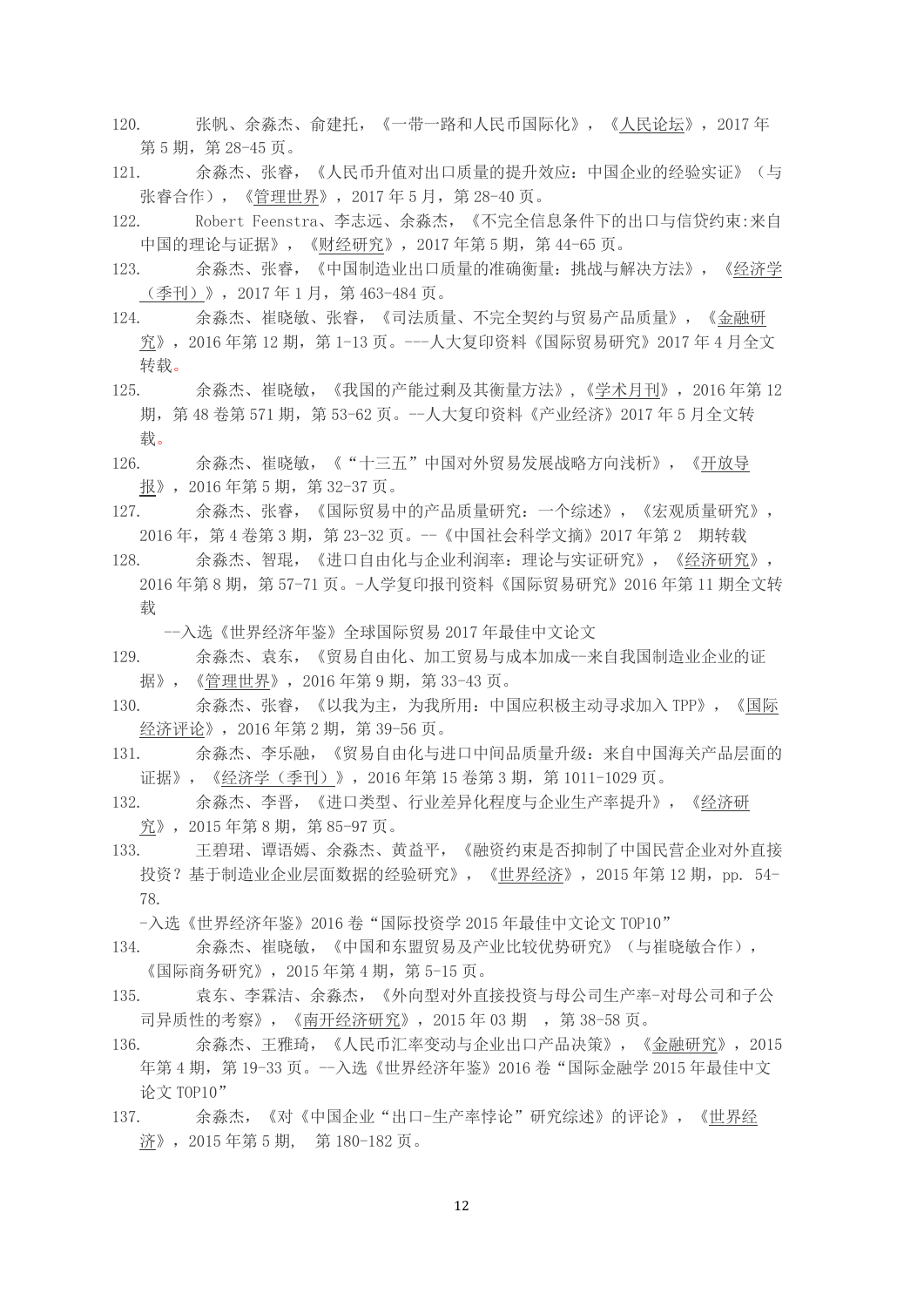- 138. 林毅夫、余淼杰,《中国的产业结构升级与减贫》,《世界经济文汇》,2015 年 第 1 辑, 第 3-35 页。
- 139. 余淼杰、梁中华,[《贸易自由化与中国劳动需求弹性:基于制造业企业数据的实证](http://mjyu.ccer.pku.edu.cn/docs/62.pdf) [分析》](http://mjyu.ccer.pku.edu.cn/docs/62.pdf),《南方经济》,2014 年第 10 期,第 1-12 页。
- 140. 余淼杰、梁中华,[《贸易自由化与中国劳动收入份额:基于制造业贸易企业数据的](http://mjyu.ccer.pku.edu.cn/docs/63.pdf) [实证分析》](http://mjyu.ccer.pku.edu.cn/docs/63.pdf),《管理世界》,2014 年第 7 期,第 22-31 页。
	- --中国人民大学书报资料中心复印报刊资料《国际贸易研究》2010 年第 9 期全文转载 --入选《世界经济年鉴》2015 卷"全球宏观经济学 2014 年最佳中文论文 TOP10"
- 141. 田巍、余淼杰,[《中间品贸易自由化和企业研发:基于中国数据的实证分析》](http://mjyu.ccer.pku.edu.cn/docs/64.pdf), 《世界经济》,2014 年第 6 期,第 90-113 页。
- 142. 余淼杰、梁中华,[《人民币升值与中国出口企业盈利能力:基于面板数据的实证分](http://mjyu.ccer.pku.edu.cn/docs/65.pdf) [析》](http://mjyu.ccer.pku.edu.cn/docs/65.pdf),《金融研究》,2014 年第 7 期, 第 1-13 页 。
- 143. 余淼杰、王宾骆,[《对外改革,对内开放,促进产业升级》](http://mjyu.ccer.pku.edu.cn/docs/66.pdf),《国际经济评论》, 2014 年第 2 期,第 49-60 页。

--作为书的一章被收集到《创造公平开放与可持续发展的社会-中青年改革开放论坛莫干山 会议 2012 文集》中

- 144. 戴觅、余淼杰,Madura Maitra《中国出口企业生产率之谜: 加工贸易的作用》, 《经济学(季刊)》,2014 年,13(2),第 675-698 页。
	- 145. --该文入选《世界经济年鉴》2015 卷"全球宏观经济学 2014 年最佳中文论文 TOP10"
- 146. 田巍、姚洋、余淼杰、周羿,[《人口结构与国际贸易》](http://mjyu.ccer.pku.edu.cn/docs/68.pdf),《经济研究》,2013 年 11 月,第 87-99 页。--该文获 2014 年第 18 届安子介国际贸易研究奖
- 147. 李志远、余淼杰,[《生产率、信贷约束与企业出口:基于中国企业层面的理论和实](http://mjyu.ccer.pku.edu.cn/docs/69.pdf) [证分析》](http://mjyu.ccer.pku.edu.cn/docs/69.pdf),《经济研究》,2013 年 6 月,第 85-100 页。
	- --中国人民大学书报资料中心复印报刊资料《国际贸易研究》全文转载
- 148. 田巍、余淼杰,[《企业出口强度与进口中间品贸易自由化:来自中国的实证研](http://mjyu.ccer.pku.edu.cn/docs/70.pdf) [究》](http://mjyu.ccer.pku.edu.cn/docs/70.pdf),《管理世界》,2013 年 1 月,第 28-44 页。--该文入选《中国经济学 2013》
- 149. 余淼杰、田巍,[《人民币升值与中美贸易:基于引力模型的理论与实证研究》](http://mjyu.ccer.pku.edu.cn/docs/71.pdf), 《中大管理研究》2012 年,7 卷 2 期,第 47-65 页。
- 150. 田巍、余淼杰,[《企业生产率和企业"走出去"对外直接投资](http://mjyu.ccer.pku.edu.cn/docs/72.pdf):基于企业层面数据 [的实证研究》](http://mjyu.ccer.pku.edu.cn/docs/72.pdf),《经济学(季刊)》,2012 年,11(2),第 383-408 页。
- 151. 戴觅、余淼杰,[《企业出口前研发投入、出口及生产率进步](http://mjyu.ccer.pku.edu.cn/docs/73.pdf)—来自中国制造业企业 [的证据》](http://mjyu.ccer.pku.edu.cn/docs/73.pdf),《经济学(季刊)》,2011 年,11(1),第 211-30 页。
- 152. 余淼杰,[《加工贸易、企业生产率和关税减免](http://mjyu.ccer.pku.edu.cn/docs/74.pdf)—来自中国产品面的证据》,《经济 学(季刊)》,2011年,10(14),第 1252-1280 页。
- 153. 余淼杰,[《美国的贸易保护主义与其国会选举结果的经济学分析》](http://mjyu.ccer.pku.edu.cn/docs/75.pdf),《经济学 报》,2011,第 5 辑,第 115-131 页。
- 154. 余淼杰,[《中国的贸易自由化与制造业企业生产率:来自企业层面的实证分析》](http://mjyu.ccer.pku.edu.cn/docs/76.pdf), 《经济研究》,2010(12),第 97-110 页。
- 155. 姚洋、余淼杰,[《中国的劳动力、人口和出口导向的增长模式》](http://mjyu.ccer.pku.edu.cn/docs/77.pdf),《金融研究》, 2009(9),第 1-14 页。
- 156. 林毅夫、余淼杰,[《我国价格剪刀差的政治经济学分析:理论模型与计量实证》](http://mjyu.ccer.pku.edu.cn/docs/78.pdf), 《经济研究》,2009(1),第 42-56 页。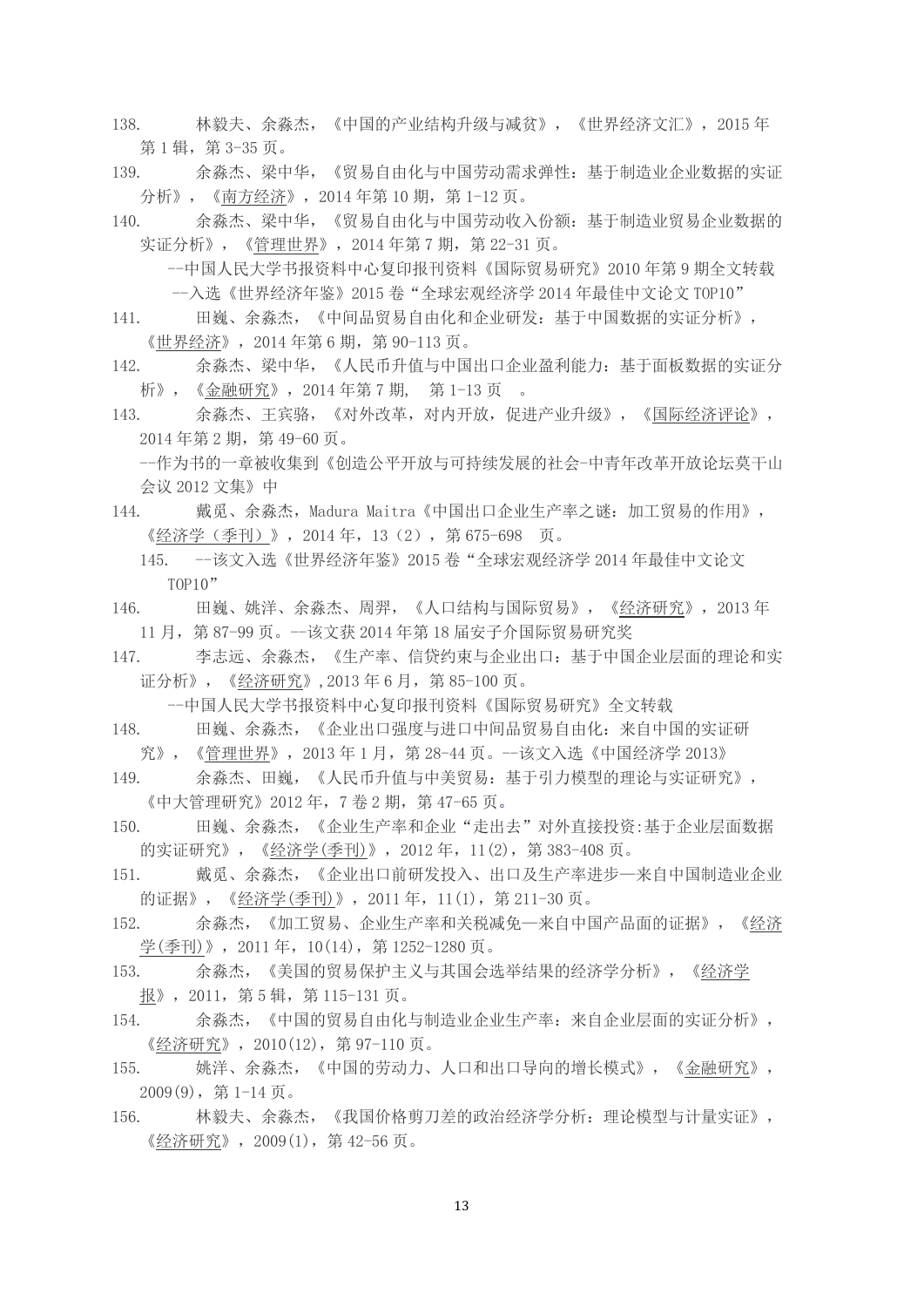- 157. 余淼杰,《贸易全球化和国家民主化》,《香港社会科学学报》,2008 年秋/冬 季,Vol. 35,第 1-40 页。
- 158. 余淼杰,[《发展中国家间的民主进步能促进其双边贸易吗?》](http://mjyu.ccer.pku.edu.cn/docs/80.pdf),《经济学季刊》, 2008, Vol. 7(4),第 1167-1190 页。
- 159. 余淼杰,[《国际贸易的麦敕勒悖论及其验证》](http://mjyu.ccer.pku.edu.cn/docs/81.pdf),《经济学季刊》,2008,Vol. 7(2),第 621-646 页。--该文获第 15 届安子介国际贸易研究奖

160. 余淼杰,[《贸易保护和政治竞争》](http://mjyu.ccer.pku.edu.cn/docs/82.pdf),《经济学报》(清华大学),2008, Vol. 3(1),第 149-163 页。

# 英文在审论文

- 1. "Exchange Rate and Domestic Value Added in Processing Exports: Evidence from Chinese Firms," (with Xiaomin Cui), revised
- 2. "Export Intensity and Firm Wages: Evidence from Chinese Firms," (with Fan Zhang and Xiaotong Su),
- 3. "Job Flow and Trade Liberalization: Evidence from Chinese Firms," (with Antonio Rodriguez-Lopez), under review at JEEA.
- 4. "China Quality Shock: Indonesian Firm Productivity under Global Quality Competition from China," (with Lili Yan Ing and Rui Zhang), under review.
- 5. "Highways and Firms' Exports: Evidence from China," (with Dan Liu and Liugang Sheng), under review.
- 6. "Exchange Rate, Distribution, and Outward Direct Investment: Evidence from Chinese Firms," (with Wei Tian).
- 7. "Trade and Innovation: The Role of Scale and Competition," (with Daniel Trefler and Kevin Lim)

--The paper won the 2018 Best Paper Award of the Frontier Economics of China.

- 8. "China's Export Booming and Oversea Education," (with Jimmy Chen, Gaurav Khanna, Kevin Shin, and Ariel Weinberger), revised & resubmit at *Review of Economics &* Statistics.
- 10. "How Did Chinese Firms Respond to the US-China Trade War?" (with Mary Amiti, Mi Dai, and David Weinstein).

# Ongoing:

- 11. "Is Chinese Outward Direct Investment Technology Seeking?" (with Heiwai Tang, and Wei Tian), presented in the AEA 2019 conference.
- 12. "Market-specific cost shocks and firm export behavior," (with Meredith Crowley)
- 13. The Attention-based View or Balancing Exploitation and Exploration? A Comparative Test (with Guangliang Ye, Wanrong Hou, and Richard Priem), accepted by 2015 Strategic Management Society Annual Conference.
- 14. Trade Globalization and Political Liberalization: A Gravity Approach
- 15. Trade Politics: A Heckscher-Ohlin-Downs Framework
- 16. Trade Liberalization and Corporate Financing Decisions (with Hongbin Cai and Qiao Liu)
- 17. Economics of the Price Scissors: An Empirical Investigation for China (with Justin Lin)

# 中英文学术期刊匿名审稿人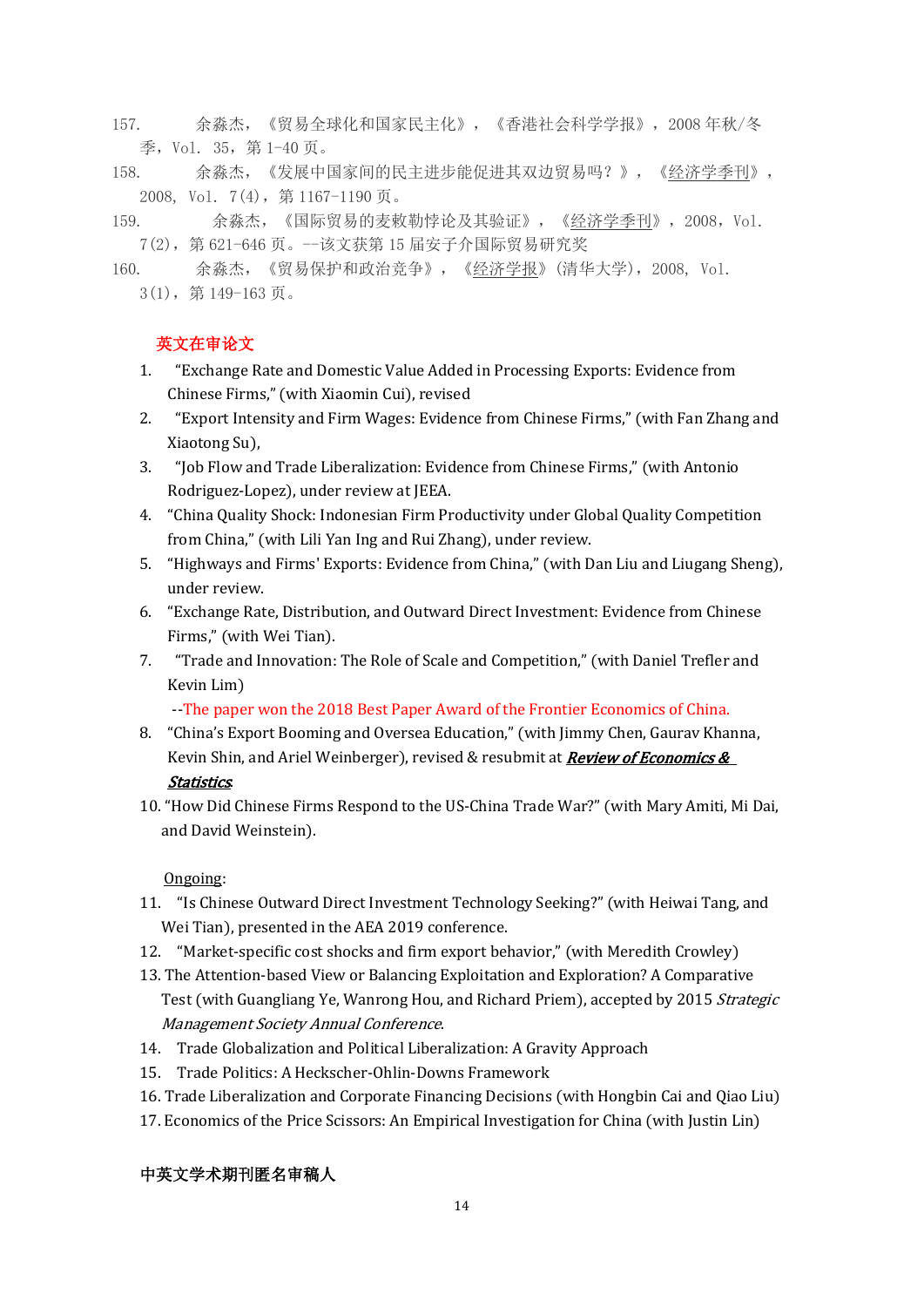Quarterly Journal of Economics, Economic Journal(3), Review of Economics & Statistics, American Economic Journal-Econ Policy, Journal of International Economics(4), Journal of Development Economics (3), Journal of Human Resource, Journal of Comparative Economics (3), Review of International Economics , Journal of Korean Economy, International Game Theory Review, Singapore Economic Review, Journal of International Trade and Economic Development, China Economic Journal, Journal of the Asia Pacific Economy, Journal of Developing Area, Structural Change and Economic Dynamics, Economic Modeling, Economics & Politics, Journal of Asian Economics, Asian-pacific Basin Finance Journal, China Economic Review, Emerging Markets Finance and Trade, World Economy, Review of Development Economics,International Economic Journal, Economic Transition, Journal of Chinese Economic and Foreign Trade Studies, Japanese Economic Review, Pacific Economic Review, Economic Inquiry, World Bank Economic Review, Journal of Applied Econometrics, Regional Science

《经济研究》、《管理世界》、《经济学季刊》、 《世界经济》、《金融研究》、《南方 经济》、《世界经济文汇》等

#### 国际学术学会成员

 美国经济学学会, 计量经济学学会,美国西部国际经济学学会, 中国经济学学会,北美华人经济学会,Omicron Delta Epsilon 学会

#### 教学经验

北京大学

国发院研究生:高级国际贸易、国际经济学 Workshop 国发院本科:国际贸易、国际金融、经济学原理 国发院MBA:中国经济专题 南南学院: 经济全球化 燕京学堂:国际贸易 香港中文大学经济系: 国际贸易、国际金融 香港大学经济及金融学院: 国际金融、宏观原理 加州大学戴维斯经济系: 劳动经济学 伦敦经济学院-北大夏令营:国际经济学

# 研究生论文指导

# **(2010**年以后指导学生)

博士后:钟腾龙、许创颖、蒋海威、景光正

博士生:戴觅(与海闻合带)、李殊琦(与海闻合带)、王雅琦(与姚洋合带)、李 晋、梁中华、崔晓敏、智琨(与姚洋合带)、袁东(与张晓波合带)、张睿、 金洋、刘亚琳(与姚洋合带)、高恺琳、张达明、王霄彤、张祥国、郭兰滨、 解恩泽、曹健、吴双、陈新禹、佘可欣、马嘉文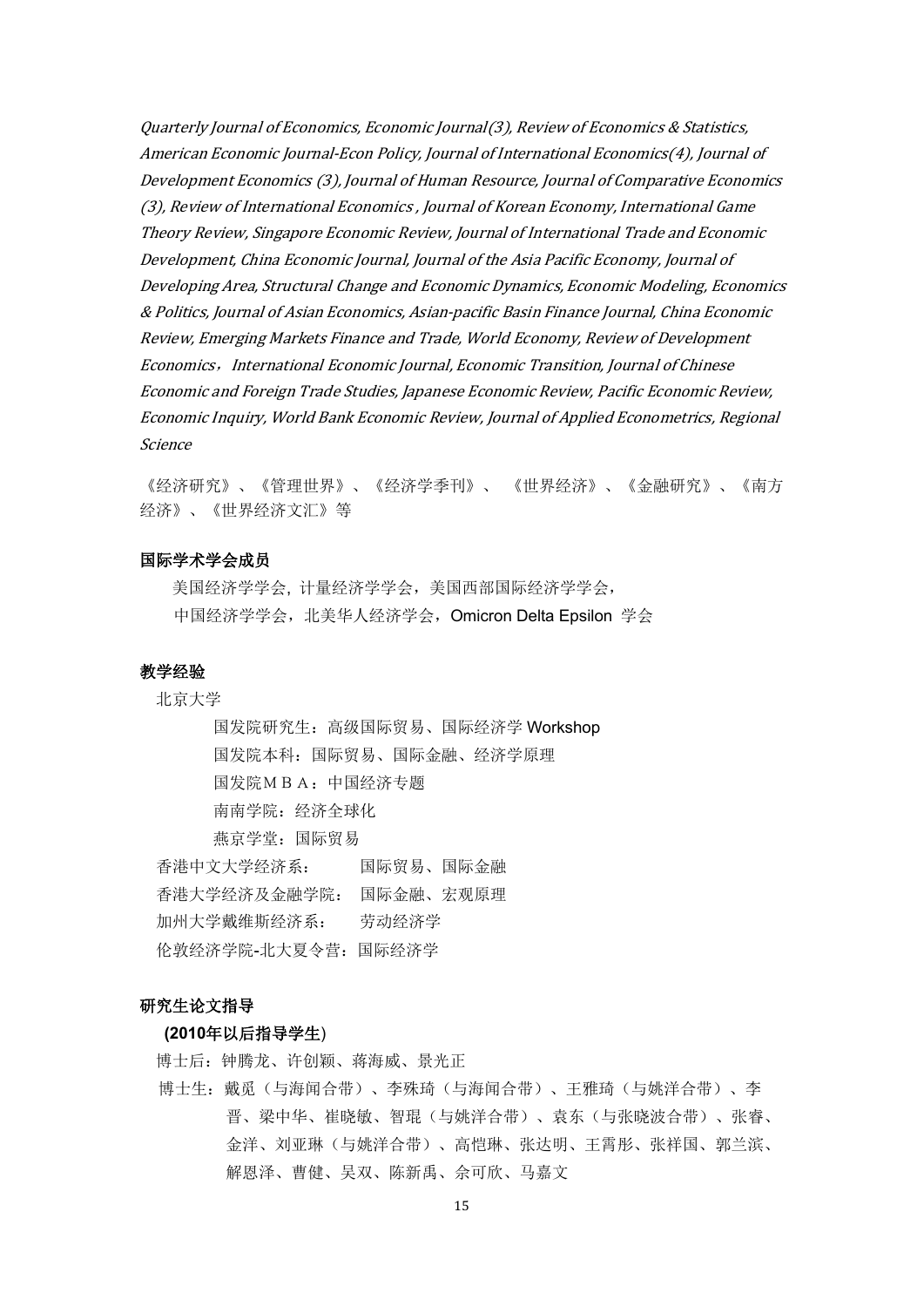付康荣、贾光智、晏小刚、林美琳、Ibrokhim Karimov, Philip Ikechi Obasi, Laure Ponnusawmy (Maritutus), John Solunta Smith Jr.

硕士生:周羿(与姚洋合带)、张妍、李宇信、古晓慧、何滔、李乐融、户德月、王宾 骆、苏晓童、万洋坤、王晶、黄杨荔、单敬雯、顾洋、周越、向为(与林毅夫 合带)、罗蔚然、祝辉煌、徐竹西、梁庆丰、郑纯如、黑烨、林雨晨(与席天 扬合带)、王吉明、蓝锦海、卢鑫、赵柯雨、许诗淇、季煜 Emily Zhang(Panama)、 Chidzonga Kudzai(Zimbabwe)、Kamila

Sitchanova (Kazakstan)

#### **(2010**年以前与海闻与汪浩联合指导学生)

刘丹,章国栋,于扬洁,吴春赞, 黄露,金竹维, 徐莉,陈诚,周晓乐,孙晓熙,李晶,赵文发,高伟 栋, 乔攀, 王惠, 庄腾飞, 祁善斌, 胡晓慧,胡莹, 蒋莹, 李婧,李宗彬

# 部分国内外会议学术演讲、访问**(2010-2018**年**)**

- 2018 加州大学圣地亚哥分校、成都、厦门、斯坦福、一桥、华中科大、新疆财经大学、 烟台、广州、香港科大、温哥华、杭州、太原、斯德哥尔摩、成都、广州、首尔、 拉萨、东京
- 2017 智利、东京一桥、西雅图、吉隆坡、赞比亚、津巴布韦、天津、中科院、大连、上 海、首尔、德国、赫尔辛基、广州、马尼拉、柬埔寨暹粒、神户、毛里求斯、兰 州、银川、昆明、防城港、天津、广州
- 2016 美国经济学年会,加州大学欧文分校、法国第一巴黎大学、日本神户大学、英国皇 家经济学会、加拿大多伦多大学、武大、延安大学、华中科大、联合国总部、合工 大、戴维斯加州大学、澳大利亚中国经济学年会、斯德哥尔摩经济学院、丹麦 Aarhur Univ.、上海 ICCS、上海国际减贫会议、内大、德国、瑞士、新加坡南洋理 工、南京大学、东南大学、北京论坛、两岸经济研讨会、中大、暨大、厦大
- 2015 东亚东盟经济研究所(ERIA)微观企业生产率研讨会, 香港中文大学经济系, 东亚东盟经济研究所(ERIA)全球价值链贸易会议,香港大学,香港科技大学 中国自贸区和开放新阶段会议,第三届亚洲智库峰会, 南开大学,第十七届 NBER-CCER 年会,第一届比较经济学全球峰会,日本庆应大学经济系讲座,日本 学习院大学(Gakushuin University),比利时鲁文大学, 日本一桥大学 summer institute,日本札幌大学 SWET 学术研讨会, 日本一桥大学经济系讲座, CESA-HFUT 联合会议暨第四届皖江经济论坛, 第一届 CCER 发展和贸易学术研讨会, 中央财经大学国际经贸学院,中国经济学年会,中非减贫发展论坛,约翰内斯堡, 新结构经济学国际研讨会,东北财经大学首届"星海论坛
- 2014 日本大学经济系讲座, 2 月 7 日 日本京都大学讲座, 2 月 26 日 亚洲五大经济研究所(AEI-5)学术研讨会,京都, 2 月 28 日 第八届实证国际贸易投资研讨会,泰国普吉岛,3 月 19-22 日 香港岭南大学经济系讲座, 4 月 3 日 广州暨南大学经济系讲座, 4 月 7 日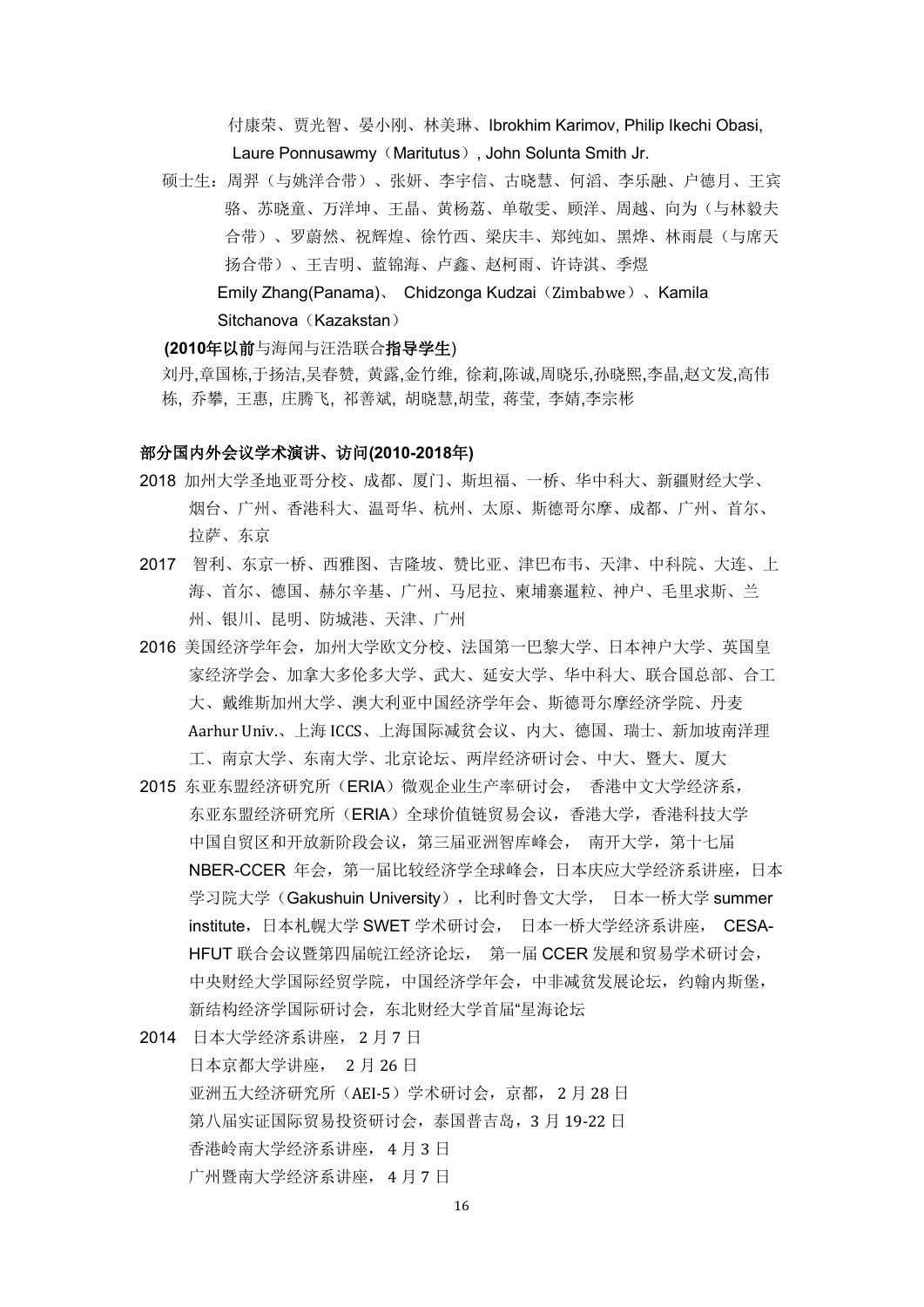复旦大学 CCES 产业升级会议,4 月 17 日 上海交大安泰管理学院讲座,4 月 18 日 第四届中国贸易与投资研讨会,成都,5 月 18-19 日 中央财经大学经济学院讲座,5 月 21 日 第十六届 NBER-CCER 会议, 北京, 6月 26 日 第八届中国-东盟社会发展与减贫论坛,缅甸内比都,8月 7-8 日 ERIA 全球价值链与东南亚贸易会议,新加坡,9 月 4-5 日 第十届两岸经济研讨会,台北中研院,10 月 16-17 日 中国-非洲工业发展和减贫会议,埃塞俄比亚,11 月 17-18 日 ERIA 微观企业生产率研讨会,雅加达,12 月 11-12 日 第十四届日本贸易和投资国际研讨会,东京一桥大学,12 月 13-14 日 2013 清华大学开放新阶段学术研讨会, 12 月 8 日 北京师范大学学术讲座, 12 月 6 日 外经贸大学学术讲座, 12 月 5 日 韩国全球经济研究所 20 周年年会,首尔,10 月 31 日 英国 Glasgow 大学贸易、生产率与金融国际研讨会,9 月 2-5 日 全国国际贸易暑期培训班讲座, 7 月 21 日 "避免中等收入陷阱"国际学术研讨会,7 月 1-2 日 第十五届 NBER-CCER 会议, 北京, 6月 27-29 日 亚洲太平洋地区贸易研讨会,南京东南大学,6 月 27-28 日 清华大学-哥伦比亚大学国际经济学研讨会,北京,6 月 24-26 日 外经贸与《经济研究》"全面提升开放水平"学术研讨会,6月23日 中国经济与金融国际会议(IEFS), 上海, 6月 21-22 日 第三届中国贸易与投资研讨会,杭州,5月18-19日 西澳大利亚大学中国经济研讨会,珀斯,4月1-5日 第七届实证国际贸易投资研讨会,泰国曼谷,3月6-9日 美国经济学年会,圣地亚哥,1 月 3-5 日 2012 日本神户大学学术讲座,12 月 14 日 日本横滨大学国际经济学会议,12 月 12-13 日 [中国对外直接投资国际研讨会](http://www.nsd.edu.cn/cn/article.asp?articleid=16499), 北京,11 月 11 日 新结构经济学国际会议, 北京, 10 月 12-15 日 亚洲发展行研究所产品附加值提升国际会议,北京,9 月 25-26 日 瑞典斯德哥尔摩经济学院"中国与世界经济"会议, 8月17日 奥地利 BRIC "产业升级与经济增长"国际会议,维也纳, 8月 16 日 日本爱知大学"中国与世界经济"会议,名古屋, 7 月 14-15 日 澳大利亚国立大学"中国经济"会议, 堪培拉, 7 月 10-11 日 澳大利亚国立大学 "中国与世界经济"会议,7 月 8-9 日 第十四届 NBER-CCER 会议, 北京, 6 月 24-26 日 BREAD-北大光华发展经济学研讨会,北京,6 月 20-23 日 浙江大学经济学院学术讲座,6 月 11 日 浙江大学产业经济学国际会议,杭州,6 月 9-10 日 中国经济与金融国际会议(IEFS), 天津, 6月 2-3 日 南开大学国经所学术讲座,6 月 1 日 第二届中国贸易与投资研讨会,济南,5 月 26-27 日